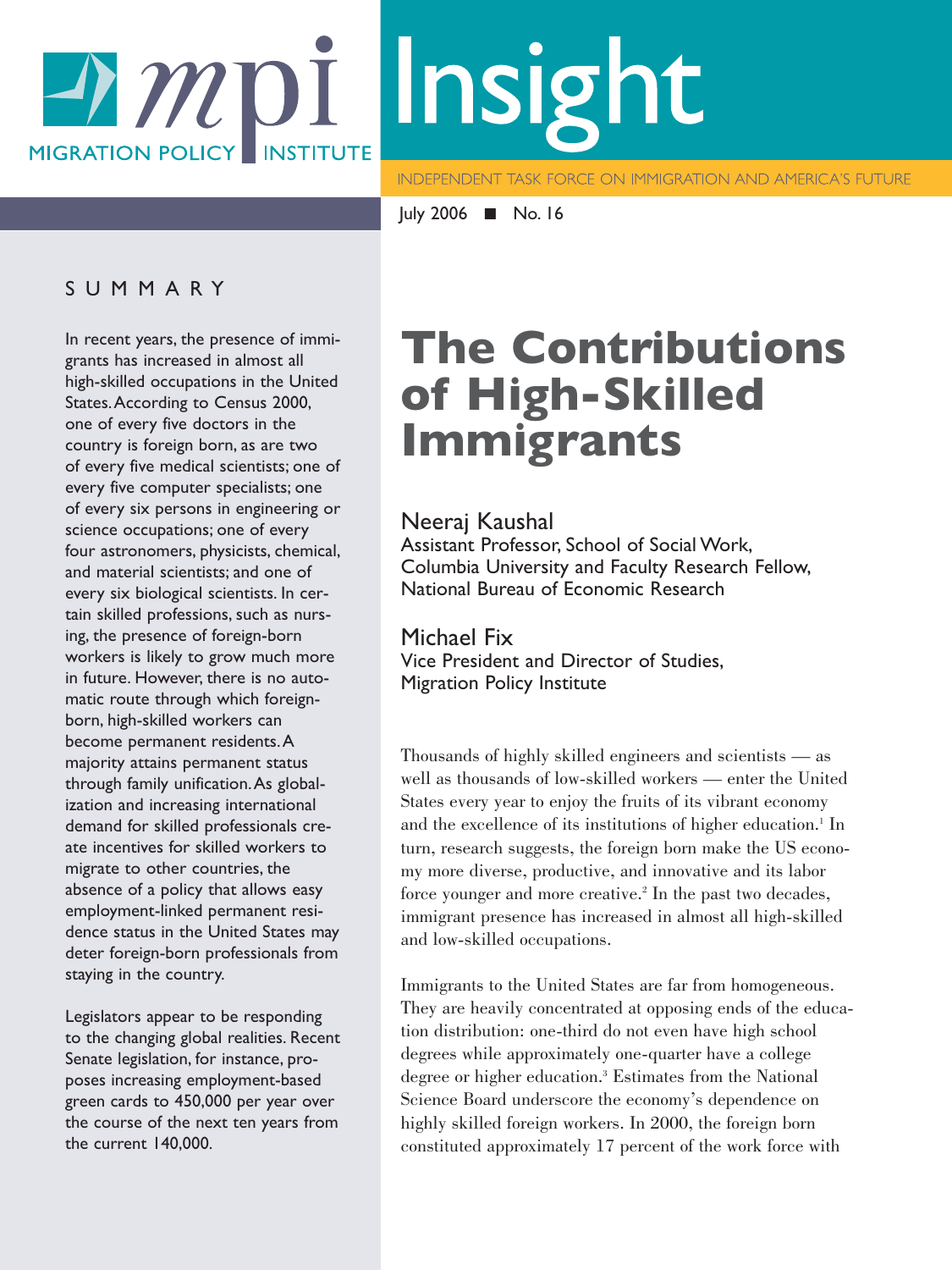

a BA degree in science and engineering occupations, 29 percent of those with a master's degree, and 39 percent of those with a doctoral

*In 2000, the foreign born constituted approximately 17 percent of the work force with a BA degree in science and engineering occupations, 29 percent of those with a master's degree, and 39 percent of those with a doctoral degree.* degree. In comparison, the foreign born made up 11 percent of the US population and 15 percent of the overall workforce. Plainly, high-skilled immigrants are a critical resource for the knowledge-driven economy and play an important role in the country's global domi-

nance in science and engineering and its leadership in technology.4

#### The Policy Context

Experts have faulted US immigration policy for the emphasis it places on the social goal of family unification versus the goal of promoting the nation's economic competitiveness. Before 1990, only about 10 percent of green cards for legal permanent residents were issued in the employment or occupation category. In 1990, the government more than doubled the immigration quota for the employment/occupation categories. Partly as a result of this change in policy and partly due to increases in the issuance of H-1B visas (temporary visas issued to high-skilled foreign workers), recent waves of immigrants have been more educated and skilled than ever before.<sup>5</sup>

However, even increased inflows of skilled professionals since 1990 do not appear to satisfy the economy's demand for talent. The annual quota for H-1B visas, for instance, is

often filled by the middle of the year, and no new H-1B visas can be issued for the rest of the year.6 Further, while the number of temporary visas has fluctuated in recent years — in part in response to changing levels of demand — the number of permanent employment visas has remained fixed since 1990, despite changes to the economy that require more skilled professionals.

In the last three decades, the United States has attracted and absorbed more skilled workers than any other industrialized country. However, changes in the global labor market for the highly skilled are eroding US dominance in science and engineering.<sup>7</sup> Beset with aging populations and growing demand for skilled workers, other industrialized countries and some emerging economies are creating or expanding institutions for higher education, in turn, increasing international options of highskilled professionals. These trends hint that the United States may cease to be the most attractive destination for internationally mobile, high-skilled workers.

These trends raise a number of policy questions. How should the United States adapt its immigration policy to the new realities of the global labor market for skilled professionals? Should access to permanent legal status be made easier and more certain for successful students and skilled workers? Many of these issues are addressed in Senate proposals for comprehensive immigration reform that would raise the number of employment-based green cards to 450,000 a year from the current 140,000 over the course of the next ten years. After 2016, according to the proposed bill, these numbers would be lowered to 290,000.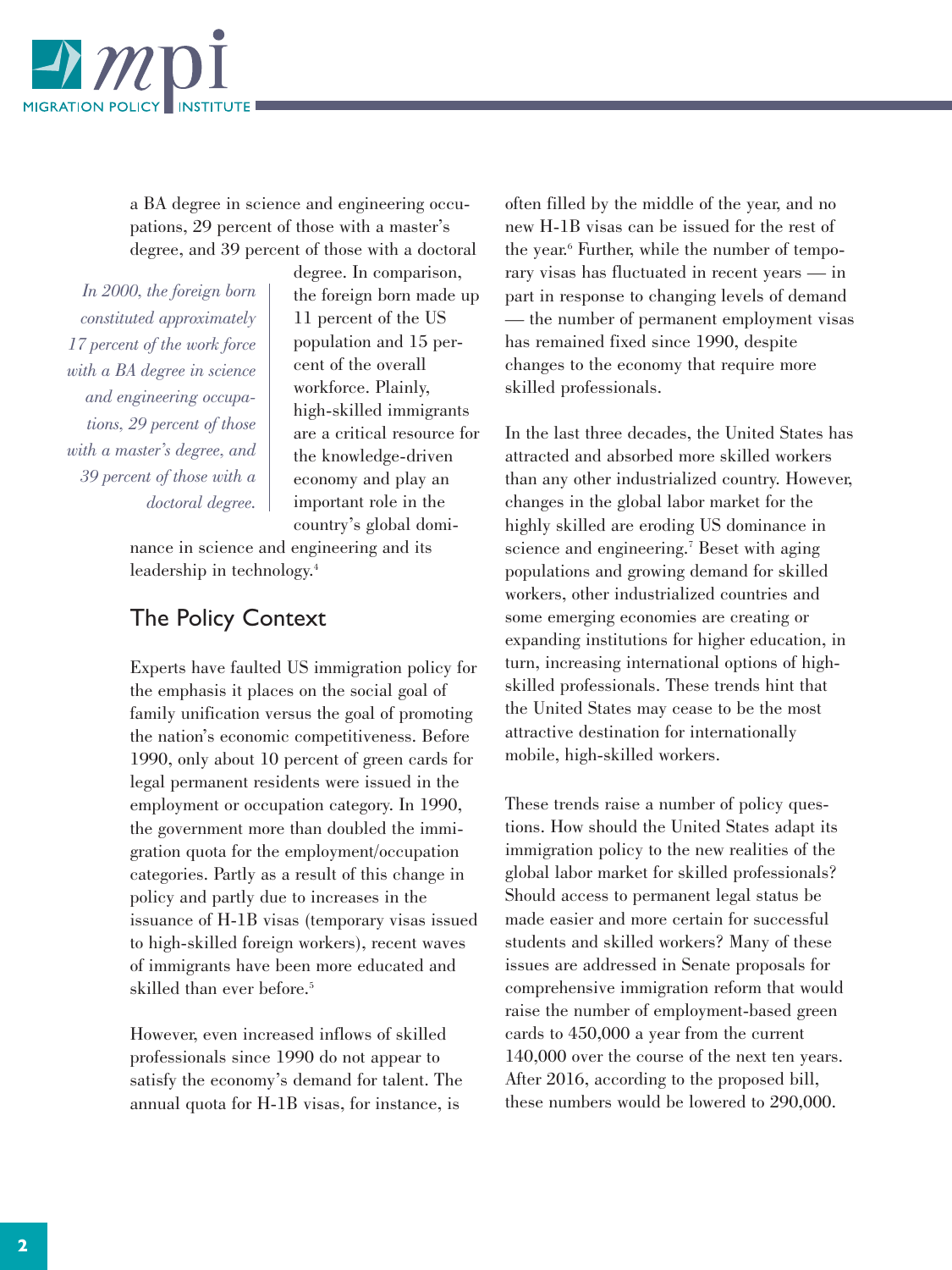This paper presents a profile of high-skilled professionals to provide background for policy discussion on the contributions of skilled professionals to the US economy. We do so by examining the occupational profiles of highly skilled immigrants and by exploring how they enter the country, where they come from, and what kind of talent they bring. We also look at their contributions to the US economy, their effects on various sectors and groups of workers, and their patterns of assimilation into the US economy.

## Occupational Profile

For the purpose of this Insight, we define high-skilled workers as persons with at least a Bachelor's degree (BA).<sup>8</sup> Among high-skilled professionals, the foreign born are more likely to have an advanced degree than the US-born (Figures 1 and 2). For instance, a little over 10 percent of the foreign born with at least a BA degree also have a professional degree and 7 percent hold PhDs. The corresponding proportions for the US-born are 7 and 3.2 percent, respectively.

Figure 1. Dominance in the Ivory Towers: Foreign-Born Population More Likely to Have Advanced Degrees than US-Born Population (% of Persons Age 25 or Older with at Least a BA Degree)

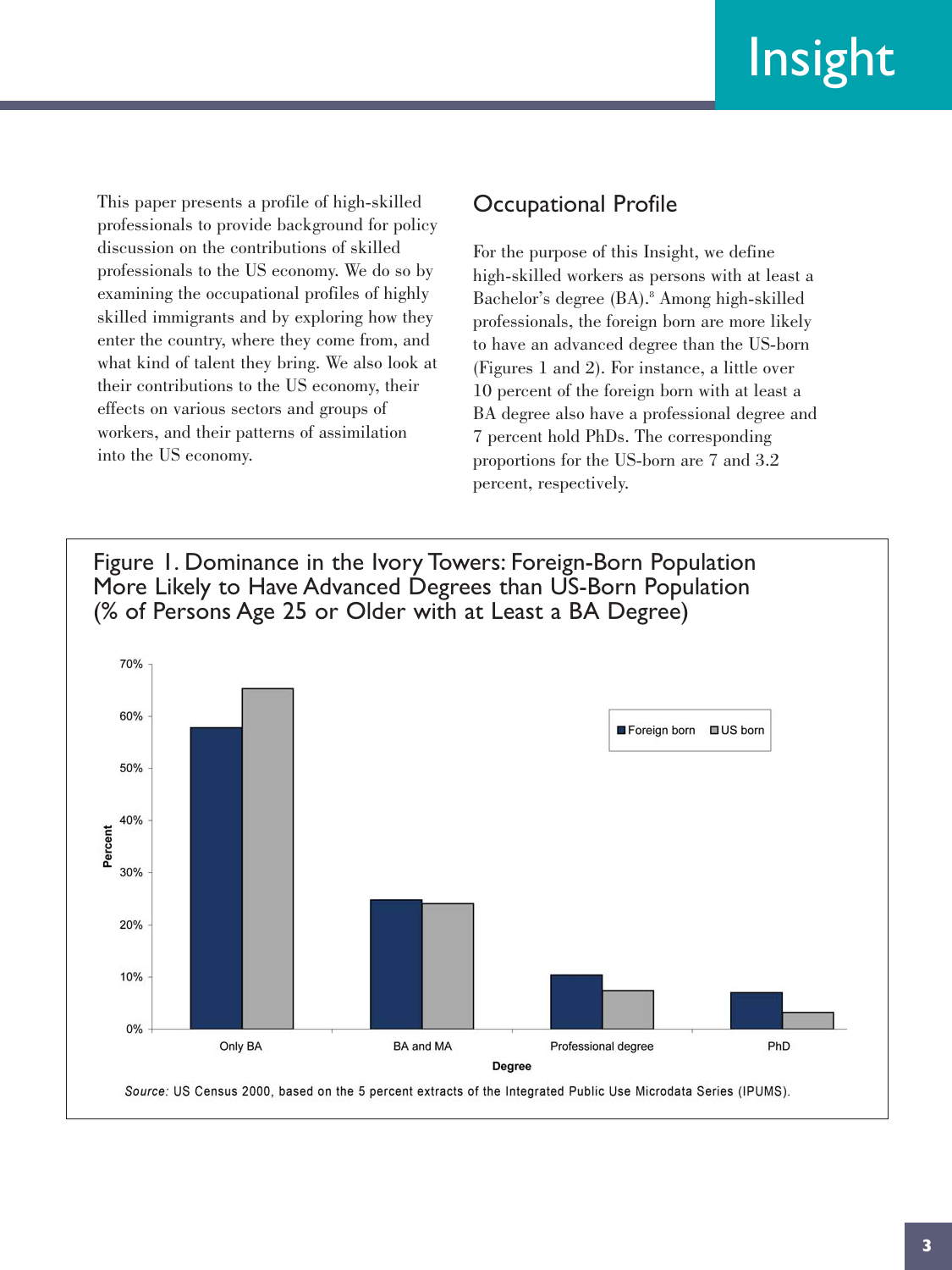

## Figure 2. Foreign-Born Share Grows with Education (Census Estimates of the Foreign Born in US Science and Engineering Occupations by Field, 2000)



In recent years, immigrant presence has increased in almost all high-skilled occupations. According to the Current Population Survey in 2004, 24 percent of immigrants who arrived during the 1980s had a BA or an advanced degree. In comparison, 27 percent of immigrants arriving in the 1990s and 34 percent of those who entered since 2000 had a college degree in 2004 (Table 1). Overall, foreign-born persons comprised 8 percent of the skilled US population age 25 or over in 1990, 13 percent in 2000, and 15 percent in 2004. These rising yet broad averages, however, mask the vital presence of immigrants in certain occupations. For instance, according to

Census 2000, one in every five doctors in the country, one in five computer specialists, and one in six persons in engineering or science occupations is foreign born (Table 2).

Immigrants are also heavily represented in occupations that may be considered sensitive for security purposes (Table 3). According to Census 2000 data, 17 percent of aerospace engineers; 12 percent of nuclear engineers; and 14 percent of petroleum, mining, geological, and industrial engineers are foreign born. These latter groups include people working in occupations relating to environment, health, and safety. Foreign-born persons hold key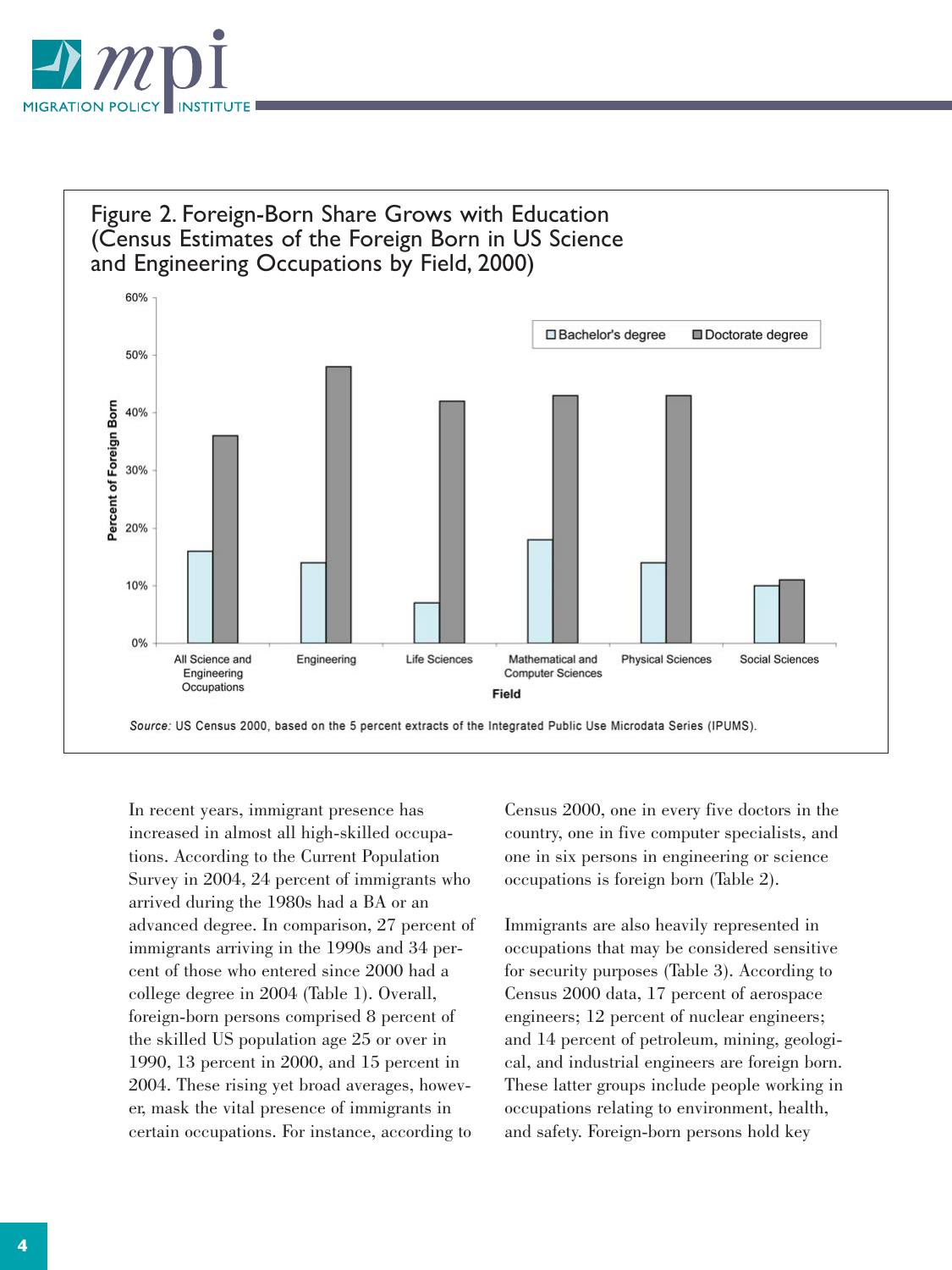# Table I. Educational Attainment of the US- and Foreign-Born Population 25 Years and Over, 2004 (% of total)

| <b>Level of Education</b>        |                       | <b>Foreign Born by Year of Entry</b><br>All |               |               |               |                               |                | Total %                        |  |
|----------------------------------|-----------------------|---------------------------------------------|---------------|---------------|---------------|-------------------------------|----------------|--------------------------------|--|
|                                  | <b>Before</b><br>1970 | 1970-<br>1979                               | 1980-<br>1989 | 1990-<br>1999 | 2000-<br>2004 | <b>Foreign</b><br><b>Born</b> | <b>US Born</b> | (Foreign Born<br>plus US Born) |  |
| Without a Bachelor's degree      | 76.4                  | 71.1                                        | 75.7          | 73.4          | 65.7          | 72.7                          | 72.2           | 72.3                           |  |
| Bachelor's degree                | 12.7                  | 18.8                                        | 15.5          | 17.3          | 22.2          | 17.1                          | 18.2           | 18.1                           |  |
| Advanced degree (more than a BA) | 10.9                  | 10.1                                        | 8.9           | 10.3          | 12.1          | 10.2                          | 9.5            | 9.6                            |  |

Note: Columns do not always add up to 100 due to rounding. Source: US Census Bureau, Current Population Survey, Annual Social and Economic Supplement, 2004; http://www.census.gov/population/www/socdemo/foreign/ppl-176.html, Tables 1.5 and 2.7.

# Table 2. Proportion of the Foreign Born in High-Skilled Occupations, 1990 and 2000 (% of the total Foreign-Born Population)

| <b>Occupation</b>                             |              | <b>Proportion Foreign Born</b><br>℅ | <b>Proportion of the Foreign Born</b><br><b>Recently Arrived</b><br>(in the United States less than 6<br>years)<br>% |      |  |
|-----------------------------------------------|--------------|-------------------------------------|----------------------------------------------------------------------------------------------------------------------|------|--|
|                                               | 1990<br>2000 |                                     | 1990                                                                                                                 | 2000 |  |
| Managerial professionals                      | 7.3          | 9.6                                 | 1.2                                                                                                                  | 1.8  |  |
| Business and finance specialists              | 7.7          | 10.4                                | 1.3                                                                                                                  | 1.9  |  |
| Computer specialists                          | 11.2         | 19.2                                | 2.3                                                                                                                  | 6.4  |  |
| Engineers and architects                      | 11.8         | 15.7                                | 2.1                                                                                                                  | 3.1  |  |
| Life, physical and social science occupations | 10.6         | 18.5                                | 3.1                                                                                                                  | 5.9  |  |
| Education, training, and library occupations  | 5.9          | 7.9                                 | 1.7                                                                                                                  | 2.2  |  |
| <b>Doctors</b>                                | 16.6         | 21.6                                | 2.3                                                                                                                  | 3.6  |  |
| Other health specialists                      | 8.2          | 10.9                                | 1.5                                                                                                                  | 1.4  |  |
| Health support professionals                  | 10.1         | 14.0                                | 2.6                                                                                                                  | 2.7  |  |
| Services (excluding health services)          | 9.0          | 11.3                                | 2.8                                                                                                                  | 3.0  |  |
| Administrative occupations                    | 7.5          | 9.4                                 | 1.5                                                                                                                  | 1.7  |  |
| Sales occupations                             | 7.5          | 10.3                                | 1.5                                                                                                                  | 2.0  |  |
| Production                                    | 10.5         | 13.6                                | 2.6                                                                                                                  | 2.8  |  |

Note: Figures are proportions of the foreign born in the high-skilled work force (those with at least a BA degree) in each occupation; samples restricted to those aged 25 to 64 years. Authors' computation. Source: US Census 1990, 2000, based on the 5 percent extracts of the Integrated Public Use Microdata series (IPUMS).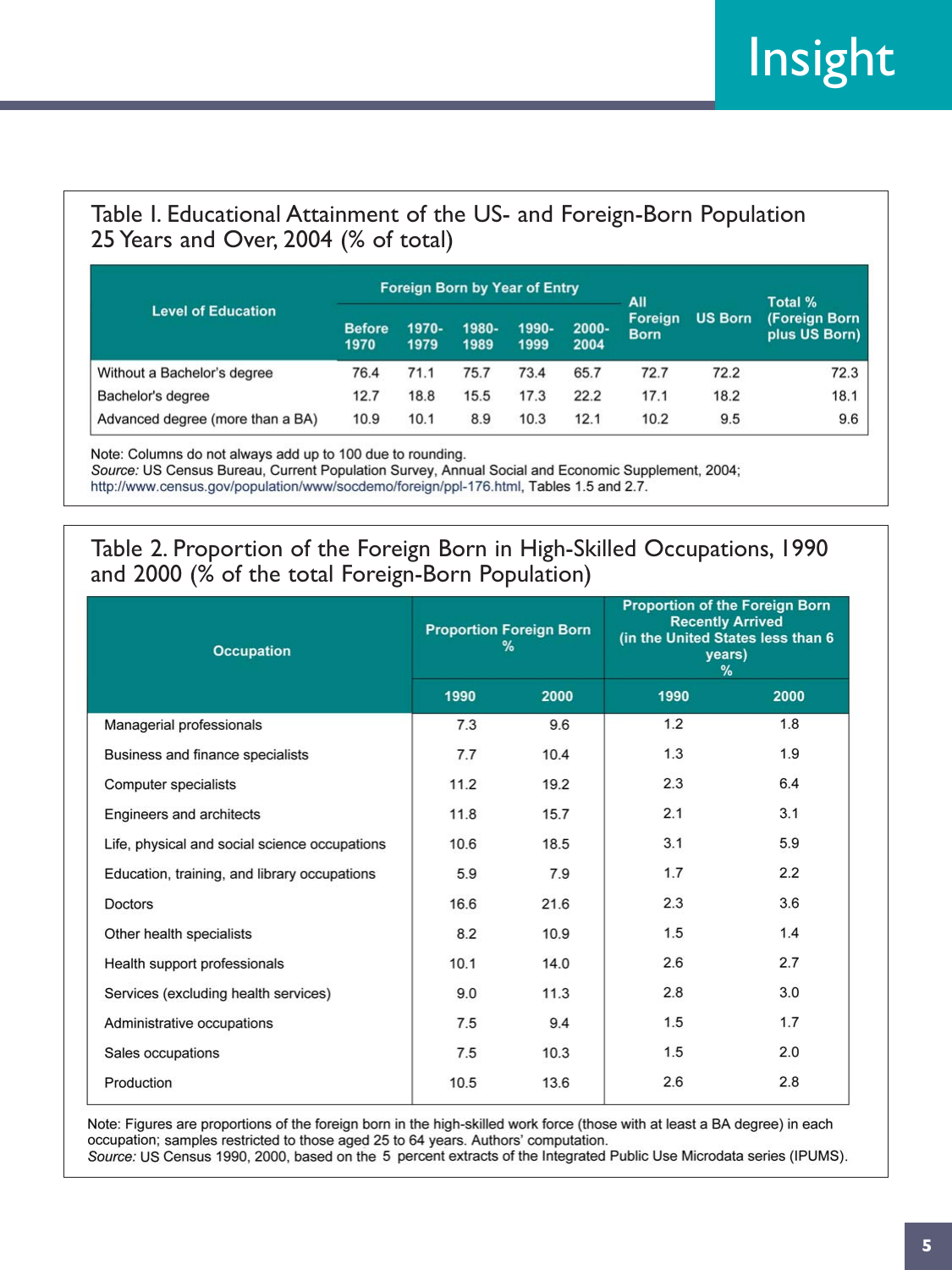

Table 3. Share of the Foreign-Born in High-Skilled Occupations with a Bearing on National Security, 2000 (% of the total Foreign-Born Population)

| <b>Occupation</b>                                                  | <b>Proportion Foreign</b><br><b>Born US Citizens</b><br>% | <b>Proportion Foreign</b><br><b>Born Non-citizens</b><br>% | <b>Proportion Foreign</b><br><b>Born Total</b><br>$\%$ |
|--------------------------------------------------------------------|-----------------------------------------------------------|------------------------------------------------------------|--------------------------------------------------------|
| <b>Engineering occupations</b>                                     |                                                           |                                                            |                                                        |
| Aerospace engineers                                                | 13.1                                                      | 3.7                                                        | 16.8                                                   |
| <b>Chemical engineers</b>                                          | 9.8                                                       | 7.1                                                        | 16.9                                                   |
| Civil, computer, electrical, and electronics engineers             | 13.4<br>8.3                                               | 8.8<br>6.1                                                 | 22.3<br>14.4                                           |
| Industrial engineers (including environmental, health, and safety) | 10.5                                                      | 8.3                                                        | 18.8                                                   |
| Material and mechanical engineer                                   | 7.3                                                       | 2.3                                                        | 9.6                                                    |
| Marine engineer<br>Nuclear engineer                                | 8.9                                                       | 3.3                                                        | 12.2                                                   |
| Petroleum, mining, and geological engineer                         | 5.1                                                       | 6.3                                                        | 11.4                                                   |
| (including mining safety engineers)                                |                                                           |                                                            |                                                        |
| Miscellaneous (including agriculture and biomedical)               | 13.4                                                      | 9.7                                                        | 23.2                                                   |
| Scientists (life, physical, and social science)                    |                                                           |                                                            |                                                        |
| Agriculture and food scientists                                    | 4.1                                                       | 6.4                                                        | 10.5                                                   |
| Astronomers and physicists                                         | 11.0                                                      | 14.9                                                       | 25.9                                                   |
| Atmosphere and space scientists                                    | 4.5                                                       | 3.2                                                        | 7.7                                                    |
| <b>Biological scientists</b>                                       | 6.9                                                       | 9.4                                                        | 16.3                                                   |
| Chemists and material scientists                                   | 13.9                                                      | 10.9                                                       | 24.8                                                   |
| Environmental scientists and geoscientists                         | 3.8                                                       | 3.8                                                        | 7.6                                                    |
| <b>Medical scientists</b>                                          | 11.0<br>7.8                                               | 33.3<br>14.4                                               | 44.4<br>22.1                                           |
| Social science research assistants and nuclear technicians         |                                                           |                                                            |                                                        |
| <b>Transportation</b>                                              |                                                           |                                                            |                                                        |
| Aircraft pilots and flight engineers                               | 2.5                                                       | 1.9                                                        | 4.4                                                    |
| Air traffic controllers and airfield operations specialists        | 4.7                                                       | 2.4                                                        | 7.1                                                    |
| <b>Military specific occupations</b>                               | 4.0                                                       | 2.1                                                        | 6.1                                                    |

Note: Figures are proportions of the foreign born in the high-skilled work force (those with at least a BA degree) in each occupation; samples are restricted to those aged 25 to 64 years. Occupation categories pertain to the Census 2000 occupation code. Authors' computation.

Source: US Census 2000, based on the 5 percent extracts of the Integrated Public Use Microdata Series (IPUMS).

positions in physical, social, and life science occupations as well, constituting 19 percent of all workers holding such jobs.

Even these large proportions of immigrants in

*Two of every five medical scientists in the country are foreign born; as is one of every four astronomers, physicists, chemists and material scientists; and one of every six biologists.* 

the sciences understate the broad presence of foreign-born scientists in certain fields. For instance, two out of every five medical scientists in the country are foreign born; as is one in four astronomers, physicists, chemical and material scientists; and one in six biologists. Approximately a third of the foreign born in occupations relating to physical, social, and life sciences, as well as computer sciences, are recent arrivals who entered the country after 1995.

## Entry into the United States

There are essentially three modes of entry to the United States for the high skilled. One is through the permanent immigration system that sets aside roughly 140,000 visas annually for high-skilled immigrants and their families (the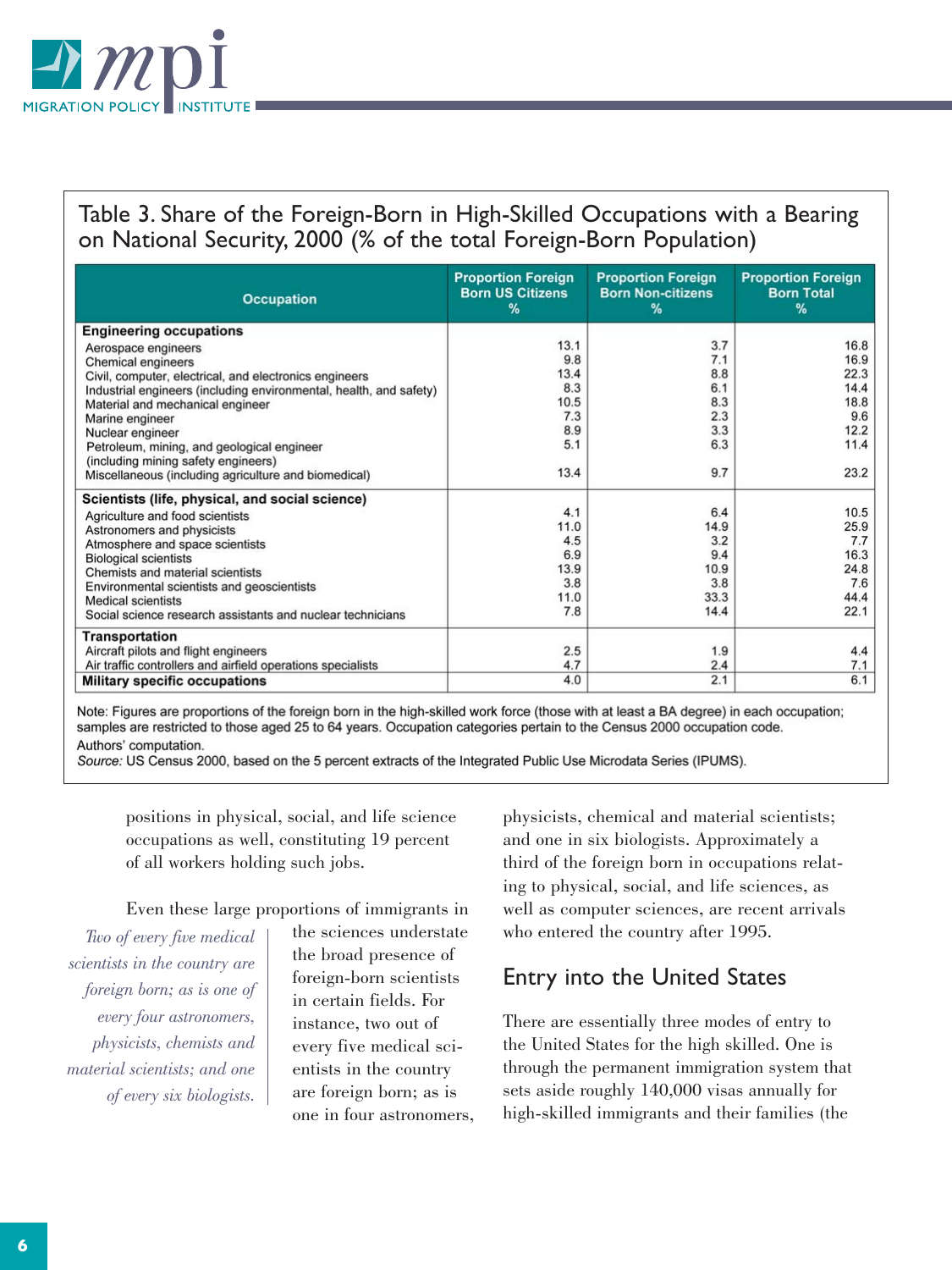140,000 ceiling applies to both "principals" and their family members).

High-skilled workers also enter as temporary workers with H-1B visas issued to professional workers employed in specialty occupations. The number issued has fallen from 195,000 in 2000 to the current level of 65,000. (Unlike the permanent visa system family members are *not* included in the cap.) In recent years, about 50,000 to 70,000 visas have also been issued annually under category L visas, to allow intracompany transfers of high-level managers in multinational corporations with operations in the United States.

The third important, if indirect, route to becoming a member of the high-skill workforce is as a graduate student or as a postdoctoral scholar.9 Most foreign students and scholars enter the country with either an F1 visa, issued to fulltime students, or a J1 visa issued to students and scholars in a field of specialized knowledge that enables them to participate in specialized training programs. During 2000-2004, between 600,000 and 700,000 persons a year entered the country on students' visa.

Finally, some immigrants who enter without inspection or, more likely, overstay their student, worker or tourist visas, find ways to adjust status and make up a significant portion of high-skill workers. According to estimates by the Pew Hispanic Center, there are approximately 1 million unauthorized immigrants with at least a BA in the United States today.

There are three primary options for foreign students who want to stay in the United States after finishing their training: acquire a job and

obtain an H-IB visa; become a permanent resident by marrying a US citizen or permanent resident; or live without authorization.<sup>10</sup> Paral and Johnson<sup>11</sup> estimate that a quarter of  $H-1B$ visa holders in 1999 were students previously enrolled in American universities. Around 114,000 scientists and engineers adjusted visa status from temporary non-immigrant to permanent resident status in the 1990s by obtaining employment visas. This modest number suggests that a significant share of scientists and engineers who adjust from temporary to permanent status do so under the family unification and not via the employment provisions of the Immigration Act.

#### Origin and Destinations of High-Skilled Immigrants

Since the early 1970s, the source of highskilled foreign-born workers in the United States has shifted from Europe to Asia. Within Asia, an increasing number of immigrants come from South Asia and China. Within Europe the origin of immigrant inflows has shifted from industrialized northern and southern Europe to the emerging economies of Central Europe. In 2000, 29.4 percent of the foreign born who entered the United States before 1970 were from southern and northern Europe; and 24.5 percent from Asia. In contrast, among those who arrived in the 1990s, 47 percent were from Asia and 11.2 percent from southern and northern Europe (Table 4). The proportion from Central Europe almost doubled from 5.9 percent prior to the 1970s to 11.3 percent during the 1990s. During this same period, the proportion of high-skilled arrivals from the Caribbean declined from 12.4 to 3.8 percent. The decline in skilled immigration from industrialized countries to the United States has coincided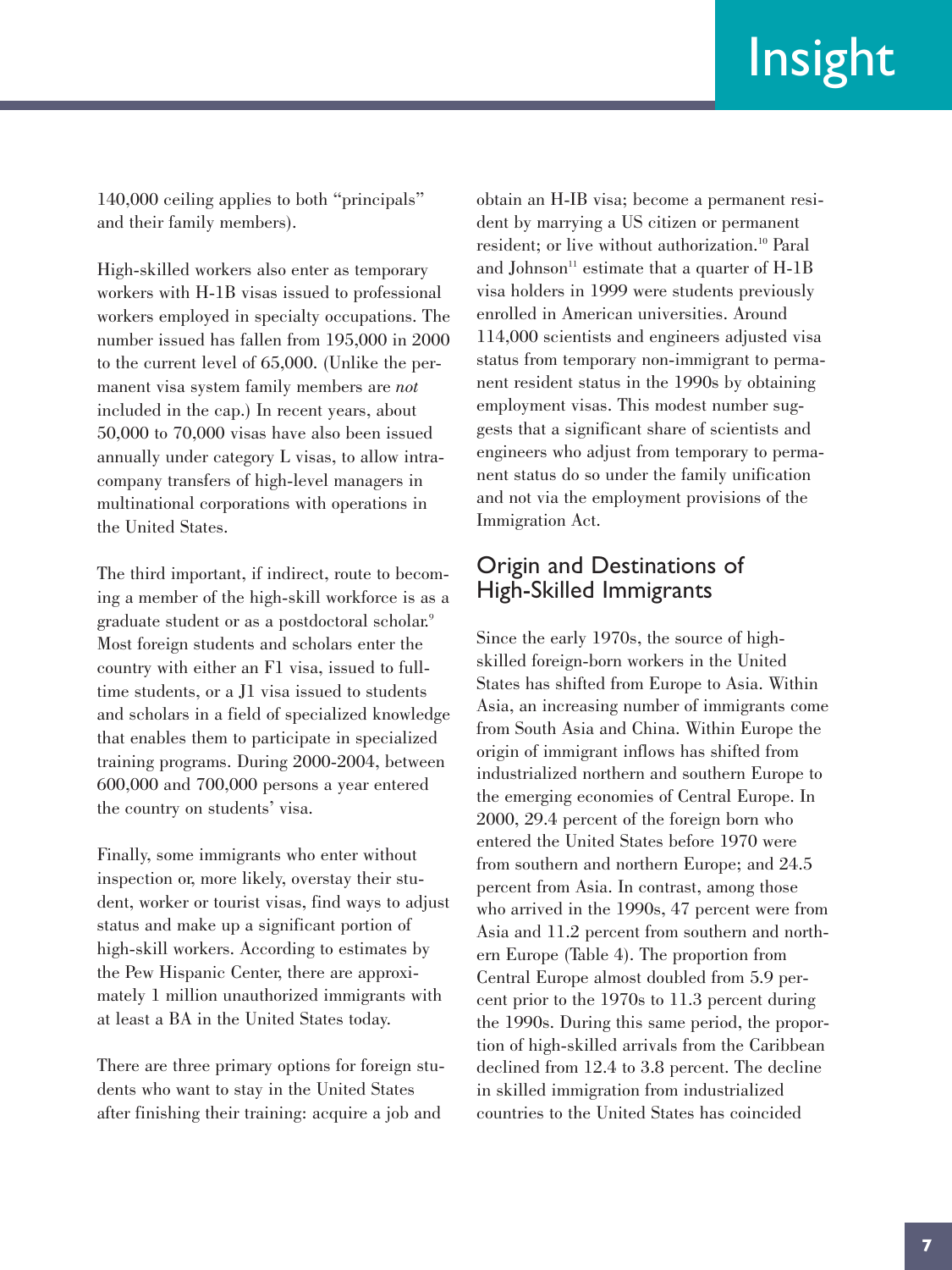

# Table 4. Foreign-Born High-Skilled Immigrants, by Country of Birth and Year of Arrival, 2000

| <b>Country or Region*</b>     |              | <b>Period of Arrival in the United States</b> |           |           |             |  |  |  |
|-------------------------------|--------------|-----------------------------------------------|-----------|-----------|-------------|--|--|--|
|                               | <b>Total</b> | 1991-2000                                     | 1981-1990 | 1971-1980 | Before 1971 |  |  |  |
| Mexico                        | 4.9          | 5.0                                           | 5.3       | 4.6       | 4.6         |  |  |  |
| Caribbean                     | 6.3          | 3.8                                           | 6.2       | 7.2       | 12.4        |  |  |  |
| <b>Central America</b>        | 2.3          | 1.6                                           | 3.2       | 2.2       | 2.3         |  |  |  |
| South America                 | 6.1          | 6.8                                           | 6.2       | 5.0       | 5.7         |  |  |  |
| Canada & the Pacific          | 4.6          | 4.7                                           | 3.0       | 3.6       | 9.0         |  |  |  |
| North Europe                  | 10.3         | 9.5                                           | 7.0       | 7.2       | 23.3        |  |  |  |
| South Europe                  | 2.3          | 1.7                                           | 1.3       | 2.4       | 6.1         |  |  |  |
| Central Europe (inc. Russia)  | 7.7          | 11.3                                          | 5.9       | 4.3       | 5.9         |  |  |  |
| Middle East & North Africa    | 6.6          | 5.1                                           | 7.2       | 9.7       | 5.3         |  |  |  |
| <b>Rest of Africa</b>         | 3.6          | 3.9                                           | 4.5       | 3.8       | 1.1         |  |  |  |
| South Asia                    | 12.7         | 16.5                                          | 12.2      | 11.6      | 4.7         |  |  |  |
| Philippines                   | 9.3          | 7.5                                           | 11.7      | 11.5      | 6.7         |  |  |  |
| Korea & Japan                 | 7.3          | 7.8                                           | 6.8       | 9.2       | 4.0         |  |  |  |
| China, Hong Kong & Singapore  | 10.7         | 11.3                                          | 12.8      | 9.2       | 7.4         |  |  |  |
| <b>Rest of Southeast Asia</b> | 5.1          | 3.6                                           | 6.5       | 8.5       | 1.7         |  |  |  |

\* Regions are based on the 2000 US Census Bureau categories.

Note: The high-skilled are defined as individuals with at least a BA degree. Columns do not always add up to 100 due to rounding.

Source: US Census 2000, based on the 5 percent extracts of the Integrated Public Use Microdata Series (IPUMS).

with a growing demand in Europe and the Pacific for international skilled workers and with countries in the European Union and Asia increasing investment in creating universities for science and engineering.

Individuals from different regions of the world have built professional niches in the US economy (Table 5). For instance, according to Census 2000, 16 percent of all foreign-born persons in managerial occupations were from northern Europe, followed by 11 percent from South Asia, and 10 percent from China (including Hong Kong and Taiwan). Almost 30 percent of all foreign-born computer specialists were born in South Asia and another 20 percent in China. About a fourth of all foreignborn doctors were from South Asia,<sup>12</sup> and over one-tenth from the Middle East or North Africa. One-quarter of immigrants in health support occupations $13$  were from the Philippines, nearly 15 percent from Central Europe, and 10 percent from the Caribbean.

High-skilled immigrants show as much diversity in their choice of residence within the United States as in their region of origin. Highskilled immigrants are more likely than the low-skilled to live outside of ethnic communities or enclaves. They are also more likely to be geographically dispersed within the United States, and more likely to migrate internally. Kaushal and Kaestner find that Chinese and Indian immigrants with BA degrees are 25 to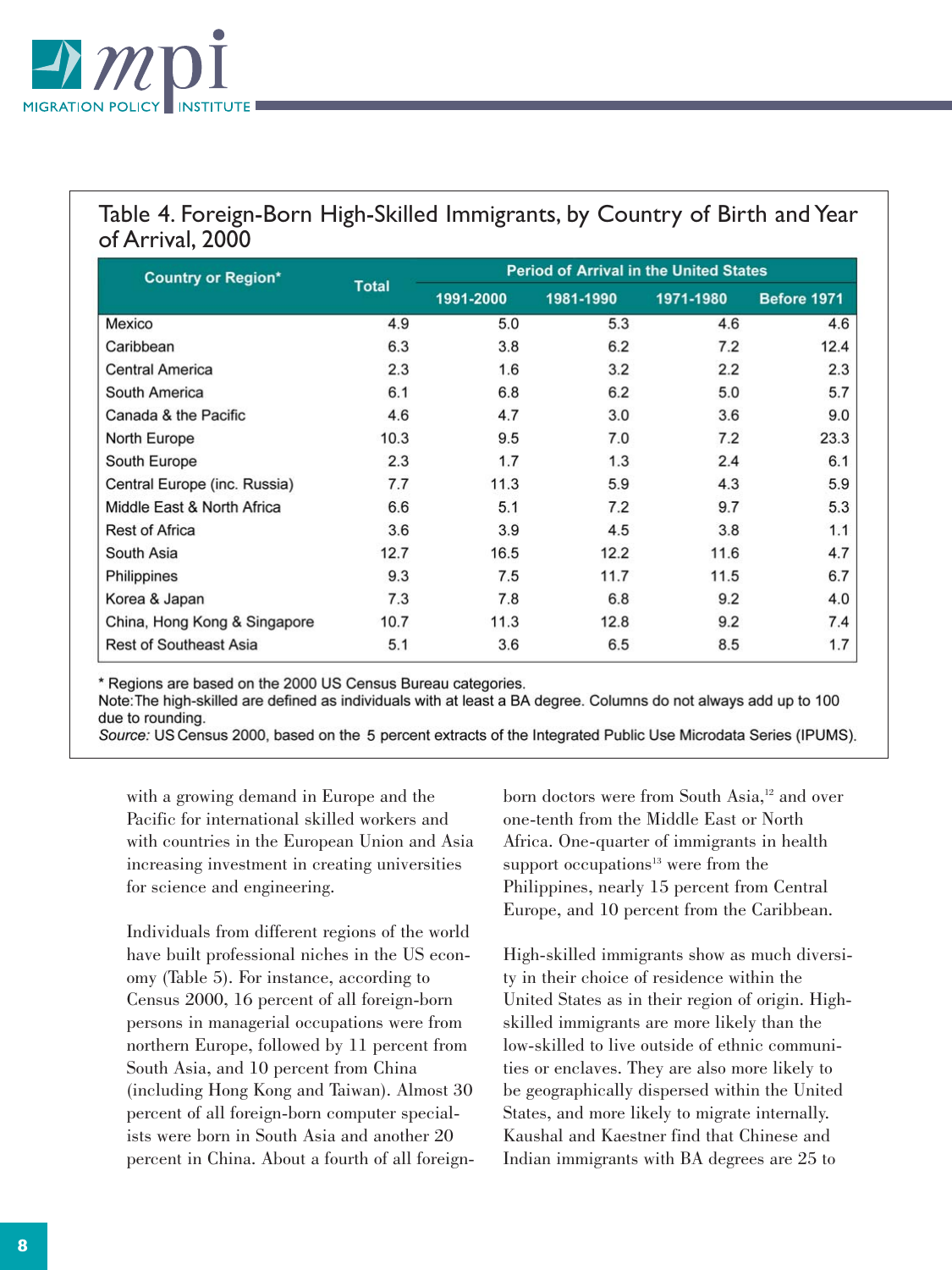# Table 5. Distribution of Immigrants in High-Skilled Occupations by Source Country, 2000

| <b>Country or Region*</b>     | %<br><b>Managerial</b> | % Business<br>& Finance<br><b>Specialists</b> | %<br><b>Computer</b><br><b>Specialists</b> | $\frac{9}{4}$<br><b>Engineers</b> | $\frac{9}{6}$<br><b>Scientists</b> | %<br><b>Teachers</b> | %<br><b>Doctors</b> | % Other<br><b>Health</b><br><b>Specialists</b> | % Health<br><b>Support</b><br><b>Occupations</b> |
|-------------------------------|------------------------|-----------------------------------------------|--------------------------------------------|-----------------------------------|------------------------------------|----------------------|---------------------|------------------------------------------------|--------------------------------------------------|
| Mexico                        | 3.7                    | 3.4                                           | 1.4                                        | 2.8                               | 2.1                                | 7.2                  | 2.5                 | 2.0                                            | 4.9                                              |
| Caribbean                     | 6.3                    | 7.9                                           | 2.6                                        | 3.8                               | 2.7                                | 8.3                  | 5.6                 | 7.9                                            | 10.9                                             |
| <b>Central America</b>        | 1.8                    | 2.0                                           | 0.8                                        | 1.2                               | 0.8                                | 2.6                  | 1.3                 | 1.5                                            | 3.3                                              |
| South America                 | 6.6                    | 5.7                                           | 3.1                                        | 4.1                               | 4.6                                | 7.1                  | 5.5                 | 4.6                                            | 5.6                                              |
| Canada and the Pacific        | 6.8                    | 4.7                                           | 3.0                                        | 4.0                               | 5.2                                | 6.7                  | 5.1                 | 5.3                                            | 2.3                                              |
| North Europe                  | 16.2                   | 10.3                                          | 6.9                                        | 9.2                               | 13.4                               | 15.0                 | 6.9                 | 7.0                                            | 4.9                                              |
| South Europe                  | 3.2                    | 2.4                                           | 1.1                                        | 2.0                               | 2.9                                | 4.3                  | 2.2                 | 1.4                                            | 1.0                                              |
| Central Europe (inc. Russia)  | 5.9                    | 5.7                                           | 9.5                                        | 8.6                               | 8.5                                | 7.1                  | 6.1                 | 5.4                                            | 14.7                                             |
| Middle East and North Africa  | 8.0                    | 5.5                                           | 4.5                                        | 9.4                               | 5.1                                | 6.8                  | 10.8                | 6.2                                            | 3.9                                              |
| <b>Rest of Africa</b>         | 3.3                    | 4.4                                           | 2.5                                        | 2.6                               | 3.0                                | 3.8                  | 4.3                 | 5.0                                            | 6.1                                              |
| South Asia                    | 11.2                   | 10.8                                          | 29.6                                       | 15.1                              | 13.0                               | 7.7                  | 23.7                | 14.8                                           | 6.5                                              |
| Philippines                   | 4.9                    | 11.7                                          | 4.5                                        | 6.4                               | 4.3                                | 3.3                  | 8.2                 | 23.0                                           | 27.1                                             |
| Korea and Japan               | 8.0                    | 6.4                                           | 3.6                                        | 4.8                               | 6.6                                | 6.6                  | 5.4                 | 4.7                                            | 2.8                                              |
| China, Hong Kong and Taiwan   | 10.1                   | 12.7                                          | 19.7                                       | 16.6                              | 23.1                               | 10.4                 | 7.8                 | 6.6                                            | 3.7                                              |
| <b>Rest of Southeast Asia</b> | 4.0                    | 6.5                                           | 7.1                                        | 9.6                               | 4.5                                | 3.2                  | 4.7                 | 4.6                                            | 2.6                                              |

\* Regions are based on the 2000 US Census Bureau categories.

Note: Columns do not always add up to 100 due to rounding.

Source: US Census 2000, based on the 5 percent extracts of the Integrated Public Use Microdata Series (IPUMS).

50 percent more likely to move across states compared to those with less than a high school degree.14 Since high-skilled immigrants are less attracted to ethnic networks, they are more likely to live in new growth centers versus traditional gateway cities.

### Educational Attainment of the Foreign Born

The educational foundations of most foreignborn high-skilled professionals in the United States are established in their home country. According to Census 2000, close to 80 percent of the high-skilled immigrants in the United States entered the country after they had turned 18, and about two-thirds entered after they turned 21 (Figure 3). If age at arrival is used as an indicator of education level at entry, the statistics cited above suggest that only a fifth of the high-skilled immigrants received elementary and high-school education in the United States, and about two-thirds received at least some college education in a country other than the United States. In 2000, more than half the foreign-born persons with a professional degree or a PhD who entered the country came at age 25 or later (Figures 4, 5, and 6), suggesting that

many had some sort of work experience or at least a master's degree earned in a country other than the United States. A large number of international graduate students, trained abroad in areas such as medicine and engineer-

*According to Census 2000, close to 80 percent of the high-skilled immigrants in the United States entered the country after they had turned 18, and about two-thirds entered after they turned 21.*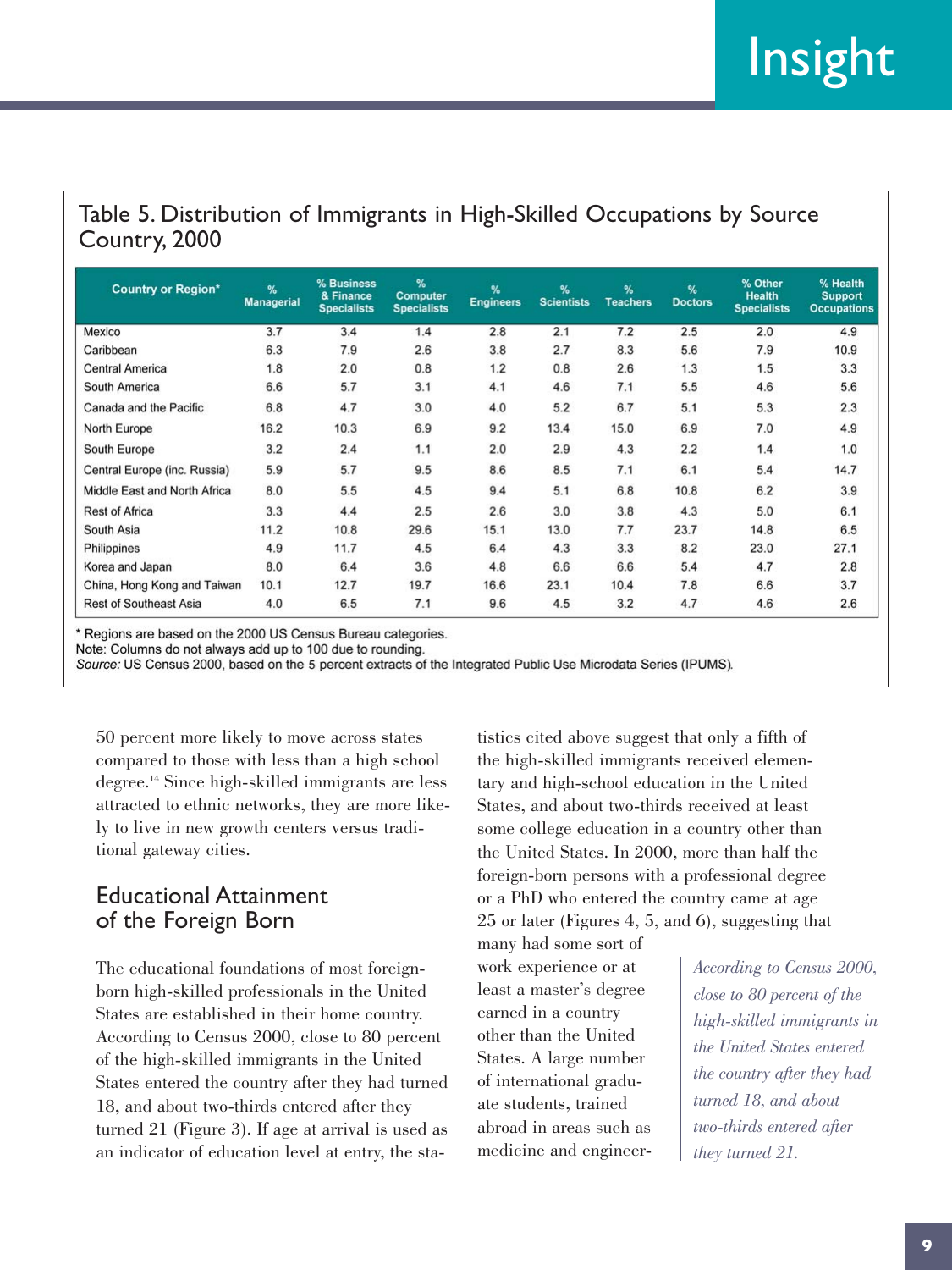



# Figure 4. Distribution of the Foreign Born with a Master's Degree, by Age at Arrival

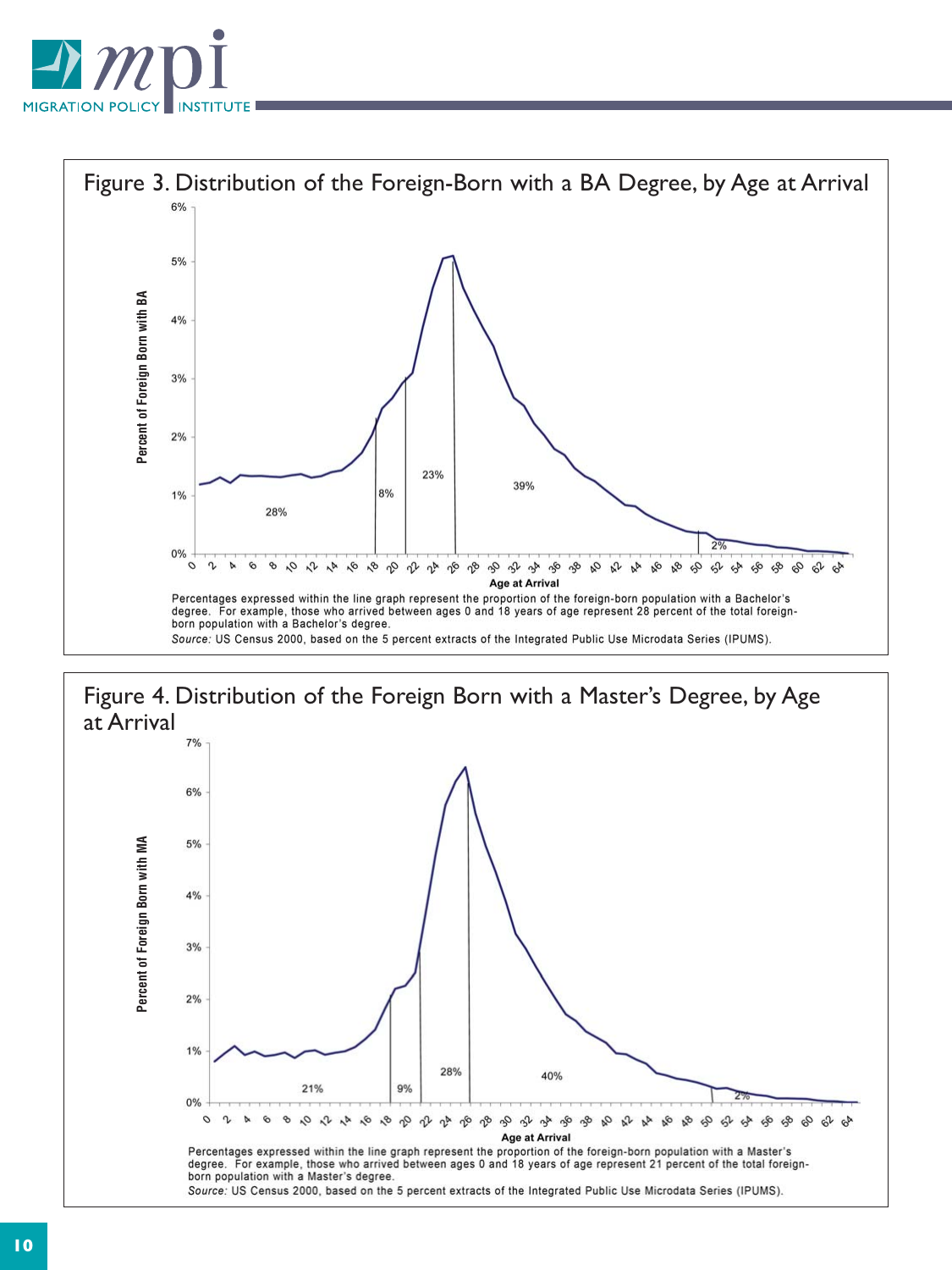

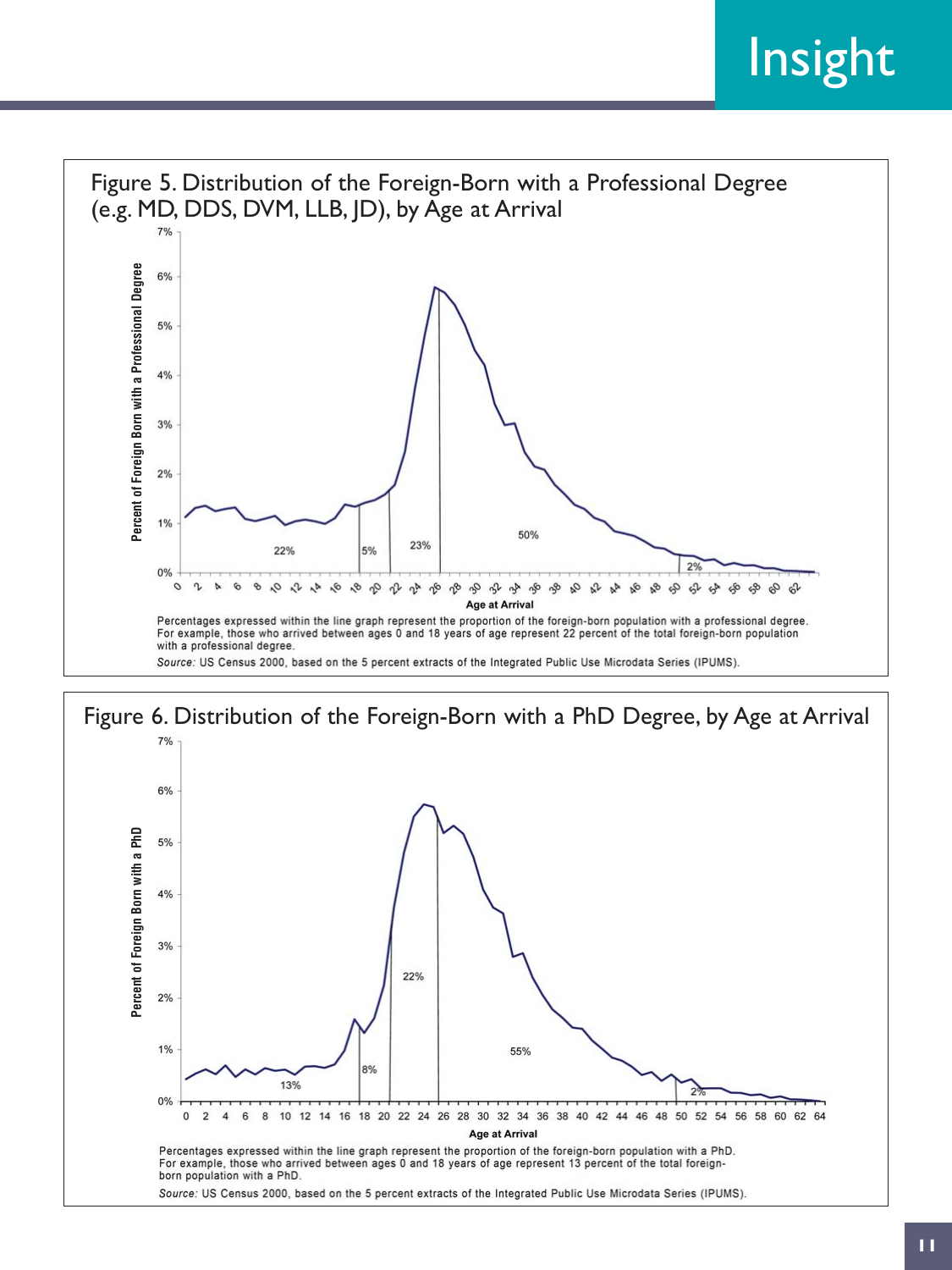

ing enter directly into technical occupations as doctors, nurses, computer consultants, and engineers. In short, while the US economy benefits from the services of these foreign-born skilled professionals, it invests much less in their education as compared to the investment it makes in the training and education of USborn professionals.

While foreign-born scholars bring with them knowledge acquired in their country of origin, many develop their skills further by studying in American universities and research institutions. In 2003, for instance, foreign-born students earned almost two-fifths of all science and engineering doctorates and, more specifically, three-fifths of the engineering doctorates awarded in the United States. In 2002, 59 percent of the approximately 47,000 science and engineering post-doctoral scholars in the country were temporary residents, up from 37 percent two decades ago.15 At the very least, these data make clear that the foreign born, who compose 11 percent of the total US population, are heavily over-represented in the science and engineering graduate programs and the US workforce. These patterns in turn beg the question whether the highly skilled foreign born have a negative impact on native workers and students.

#### Impacts on Native-born Workers and Students

Immigration has complex, sometimes ambiguous impacts on natives. The benefits to the US economy from high-skilled immigration can be accompanied by negative effects for certain groups of natives and positive effects for other groups. As is clear from the preceding profile,

high-skilled immigrants are heterogeneous. Like immigrants, US-born workers also have diverse skills and occupations. The interaction between the two heterogeneous populations produces a complex array of outcomes. Understanding the complexities of the economic relationships between native-born and immigrant workers is key to delineating the impact of high-skilled immigration on natives.

Within a narrowly defined occupation category, immigrants and natives are likely to compete. Across different occupations, however, they may complement each other in some cases and compete in others. For instance, an influx of foreign-born doctors will increase competition for native-born doctors, but it will also increase demand for the services of other native-born health professionals, improving economic opportunities for the latter. Unfortunately, most research on the labor market effects of immigration has ignored cross-occupation effects.

Research on the effects of immigration on native workers also suffers from conceptual and data-related problems. Most studies use what is referred to as the cross-market comparison, in which uneven spatial distribution of newly arrived immigrants in cities, regions or states is used to estimate the effect of immigrant arrivals on wages in local labor markets. This approach often assumes that immigration decisions are largely unrelated to wages in the destination. In reality, immigrants may move to areas where there is high demand for their services and thus better pay. But researchers must resolve whether immigrants are going to locations with high growth or whether the local economy is booming because of immigration.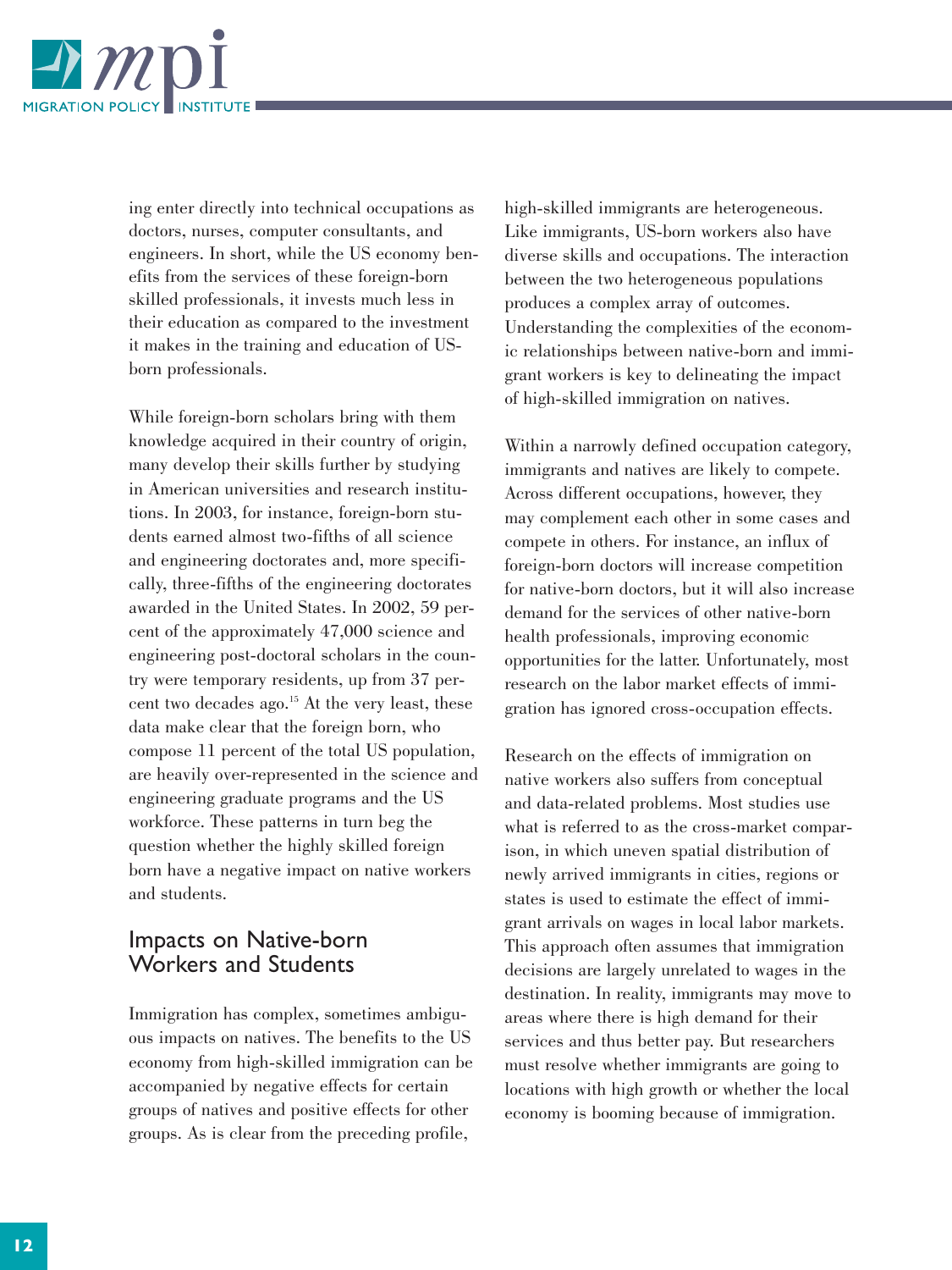There are other methodological challenges to isolating the impact of immigration on native wages. If immigration to an area is driving natives to migrate out of that area, the estimated effect of immigration on native wages would be diffused. A related issue involves the question of whether natives who move are responding to immigrant inflows by leaving local labor markets or whether other economic developments are driving them to leave. Finally, the local economy may also adjust to immigrant inflows by increasing production and trade of goods and services primarily manufactured by immigrants, in which case, it would be difficult to measure the effect of immigrant inflows on wages. For instance, inflows of computer specialists during the 1990s contributed to the creation of a large number of IT companies in Silicon Valley, resulting in northern California becoming one of the largest exporters of computer services nationally and globally.

In addition to these conceptual issues, there is the question of how to measure immigrant inflows. Most studies have used census data on immigrant inflows during the previous five or ten years, a period long enough for the local economy to adjust to the increased supply of immigrants, by, say, increasing exports of goods and services produced by the immigrants in question.

Within these methodological limitations, some researchers have found that immigrant inflows have had only a modestly negative effect on the wages of natives.16 Others have used theoretical models, which assume that immigrants and natives only compete, to imply that immigrant inflows in recent decades have had large adverse effects on native wages.17 The focus of

most of these studies is either on immigrants of all skill levels, treated as homogenous entities, or on low-skilled immigrants only.

There is relatively limited research on the effects of high-skilled immigration on natives. Using a theoretical framework that assumes that immigrants and natives compete, Borjas found that a 10 percent increase of immigrants with PhDs in a certain field lowered the wages of native born graduating with doctorates in those same fields around the same time by 3 percent, and part of the decline could be attributed to increased prevalence of postdoctoral appointments in fields that have "soft labor market conditions."18 In another study, Borjas finds that immigration between 1980 and 2000 depressed the wages of college graduates by 4.9 percent — less than the level of wage depression for high school dropouts (8.9 percent) but more than that of natives with high school degrees or some college education.19 Zavodny, on the other hand, found that an inflow of H-1B professionals did not depress wages of IT workers, nor did it affect their current unemployment rates.<sup>20</sup> Batalova finds that the presence of a larger share of immigrants in the same job is associated with higher earnings for most skilled men and women. She also finds, however, that there is a tipping point beyond which increased immigrant presence in jobs is associated with a decline in earnings for all workers.<sup>21</sup>

Researchers have also examined the degree to which high inflows of foreign-born students affect the educational opportunities of native students. Borjas finds some evidence that an inflow of foreign-born students displaces native, white male students in elite institutions,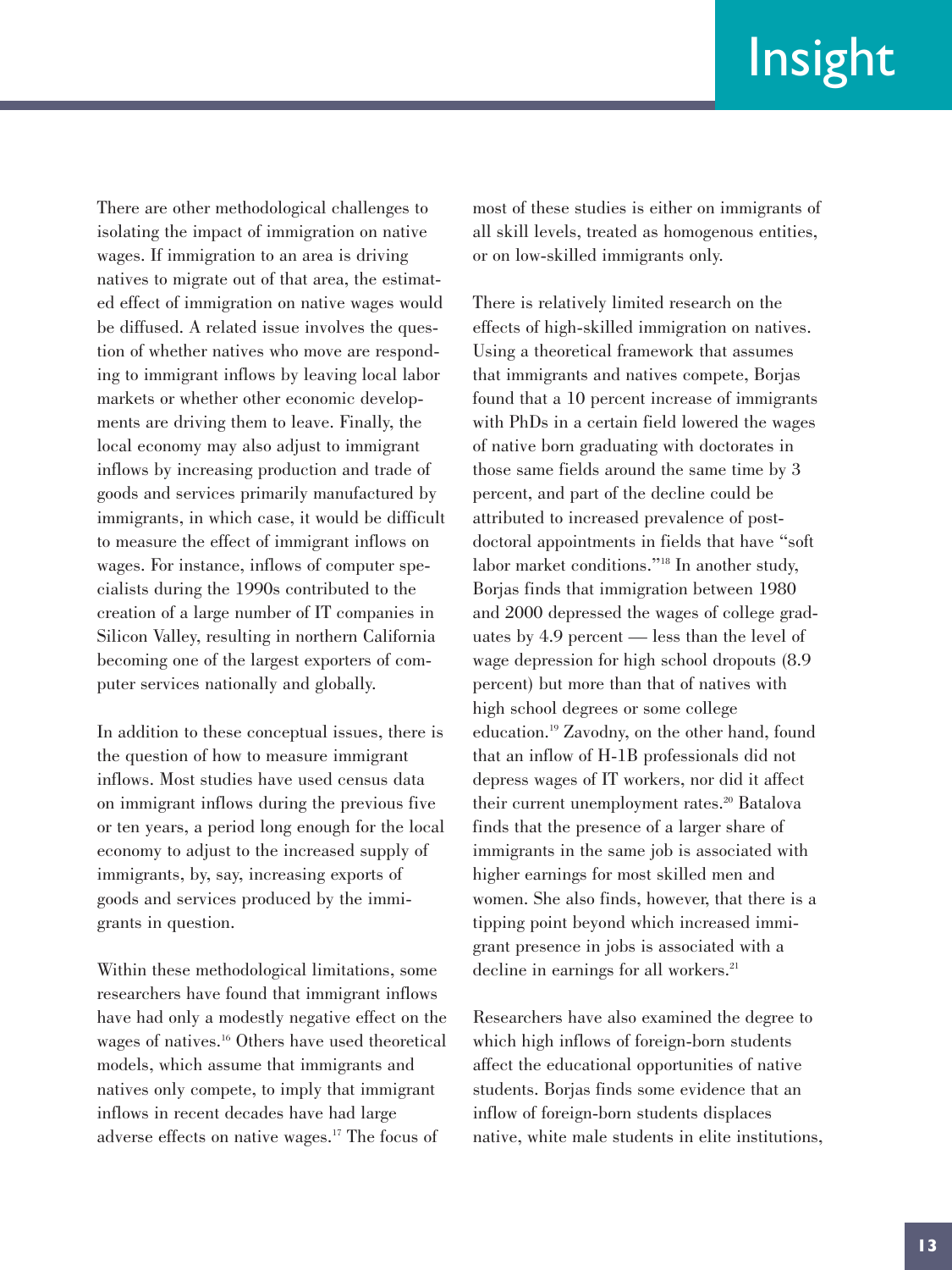

but has no effect on US-born students in general. Freeman, Jin, and Shen, on the other hand, do not find any displacement effects of the inflow of foreign-students on US students.<sup>22</sup> Using graduate applications and admissions data, the 2005 National Research Council (NRC) study reaches the same conclusion; it finds that after September 11, 2001, the number of international student applications and admissions fell dramatically, but domestic student applications remained constant and admissions actually declined. The authors argue that if international students displaced domestic students, a decline in international applications and admissions would have resulted in an increase in domestic applications and admissions.

Along similar lines, Bean and Brown find that native male enrollment in graduate science and engineering programs rose in 2000 at the

*All told, then, evidence suggests that the striking overrepresentation of international students in graduate programs in sciences and engineering have limited to no effects on native students' admissions. There is some evidence of limited adverse impacts on the high skill labor force especially within jobs with high concentrations of foreign workers* same time that international student enrollments were also rising a finding inconsistent with the competition hypothesis. Bean and Brown contend that the size of the native cohort aged 20-24 and working conditions in graduate

programs (pay levels, length of graduate study) may be more powerful explanations of native enrollment patterns than the presence of international students.<sup>23</sup>

# Supply of Immigrant Talent, Capital, and Entrepreneurs

From an economic point of view, an important aspect of immigration is the addition of skills that are not in abundance in the host country. A phenomenon often ignored by the critics of immigration is that, while immigrants may take jobs from natives in some areas, in others they raise labor productivity and create jobs for natives. High-skilled immigrants are, after all, a self-selected pool of individuals, who move to countries where there is demand for their skills and, in doing so, they raise global productivity.

Skilled foreign-born workers also contribute to the global technological leadership of the United States.<sup>24</sup> According to data collected by the National Academy of Sciences, since 1990 more than half the US Nobel laureates in the sciences were foreign born and about 37 percent received their education abroad. Stephan and Levin measure what they call the "exceptional" contributors among foreign-born scientists using six criteria: individuals elected to the National Academy of Sciences; members of the National Academy of Engineering; authors of highly cited patents; authors of citation classics; authors of ground-breaking papers; and the 250 most cited authors and scientists who have played key roles in starting biotech companies. The authors conclude that the foreign born have contributed disproportionately to US science by all six measures.<sup>25</sup>

An indicator of the contribution of highskilled foreign-born professionals is the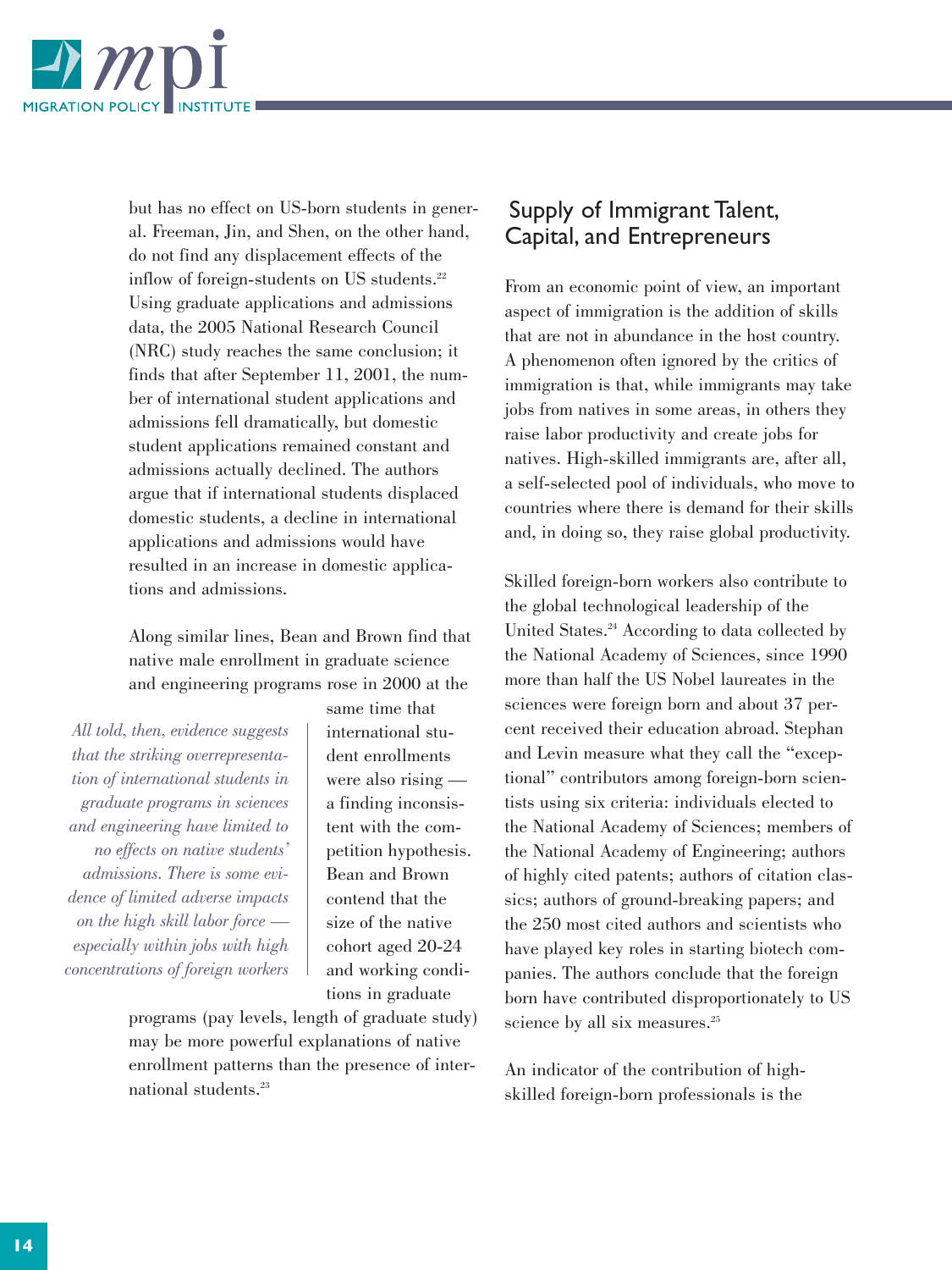number of patents they have developed. According to a study by Chellaraj et al., a 10 percent increase nationwide in the number of international graduate students raises university patent grants by 6 percent and non-university patent grants by 4 percent. Using data on patents awarded to different institutions and universities from the National Science Foundation's *Science and Engineering Statistics*, the researchers contend that tight enforcement of restrictions on student visas has the potential to reduce innovative activity.<sup>26</sup>

In recent years, skilled professionals have been at the forefront of creating new businesses in sunrise industries, creating jobs for thousands of natives and foreigners. In California's Silicon Valley, roughly 29 percent of the technology firms started between 1995 and 1998 were run by Chinese or Indians, accounting for \$19.5 billion in sales and 72,839 jobs.<sup>27</sup>

#### Economic Performance of Immigrants

The economic performance of high-skilled immigrants in the United States is not very different from the performance of those USborn with similar characteristics.<sup>28</sup> Borjas finds that immigrants who enter the country with sizable human capital find it easier to adapt and acquire additional skills in their new surroundings.29 After adjusting for differences due to age and education, high-skilled immigrants have slightly lower employment rates and earnings than natives, but both employment and earnings rise as the length of their stay in the United States increases (Table 6). During 1999-2002, the high-skilled foreign born aged 25 to 54 had an employment rate (employment to population ratio) of 91 percent as compared 94 percent for the US-born after adjusting for age and education. Although the rate of immigrant employment rose with the length of stay in the United

## Table 6. Employment and Real Wage of Men Aged 25 to 54 with a BA or Higher Degree, by Nativity and Duration of Stay in the United States

| <b>Economic Indicators</b>                                             |             | <b>Foreign Born by Years in the United States</b> | <b>All Foreign</b> |             |                |
|------------------------------------------------------------------------|-------------|---------------------------------------------------|--------------------|-------------|----------------|
|                                                                        | $<$ 5 years | 5-10 years                                        | $\geq$ 10 years    | <b>Born</b> | <b>US Born</b> |
| <b>Employment rate</b><br>(employment/population ratio expressed in %) | 89          | 90                                                | 91                 | 91          | 94             |
| Average real hourly wage<br>(expressed in 2002 US Dollars)             | 24          | 25                                                | 27                 | 26          | 27             |

Note: Figures are averaged for 1999-2002, based on the Current Population Survey Monthly Outgoing Rotation Files. The figures are adjusted for age and education. Figures for all foreign born are also adjusted for years lived in the United States. Source: Current Population Survey for Monthly Outgoing Rotation Files, 1999-2002.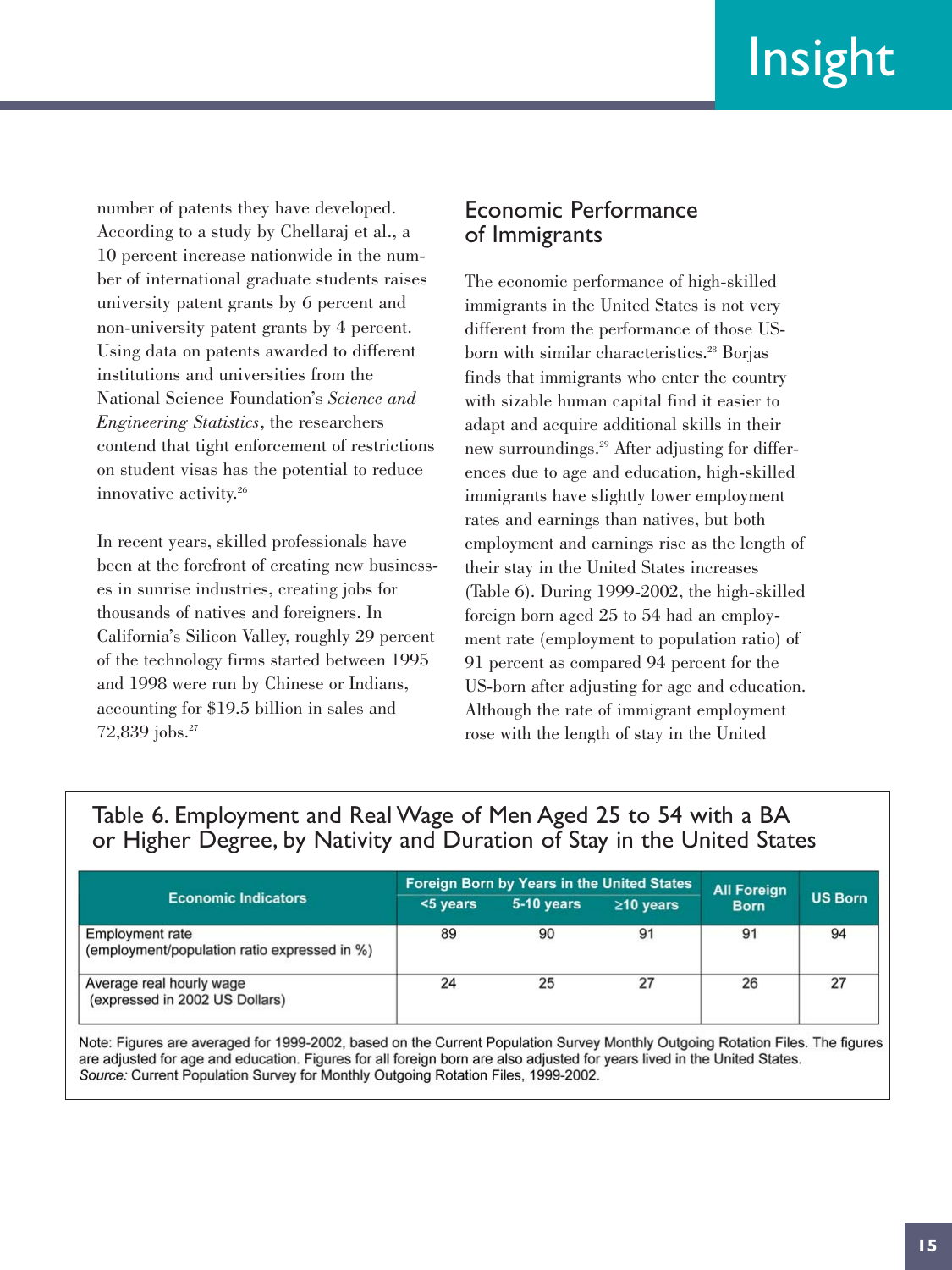

States, it remained lower than native employment rate even for those who had lived in the United States for more than ten years.

# Policy Challenges

As the  $21<sup>st</sup>$  century opens, the US economy faces a conflicting set of objectives in immigration policy. On the one hand, policymakers are concerned about making immigration serve US security interests, leading to more rigorous screening and, in effect, to more restrictive immigration policies. On the other hand, the dependence of several industries on highskilled foreign talent makes it important to adopt policies that will not jeopardize future flows. Immigration policy affecting the high skilled becomes more crucial as international demand for high-skilled workers increases and other countries pursue aggressive policies to attract skilled immigrants. In 1989, American universities awarded twice the number of PhDs as those granted by major Asian countries; 12

years later, the gap had become almost nonexistent.30 The European Union granted 22 percent more PhDs than American universities in 1989 and 51 percent more PhDs than American universities in 2001. These global trends portend an eventual erosion of US dominance in higher education, greater competition for the most talented students, and, by extension, a shrinking pool of highly skilled workers available for US jobs. Current debates over comprehensive immigration reform indicate that legislators are increasingly becoming aware of these changing global realities.

### Acknowledgements

The authors wish to thank Henry Der, Julie Murray, and Kathleen Newland for their helpful comments on this paper.

This Insight was made possible through generous funding from the Evelyn and Walter Haas Jr. Fund.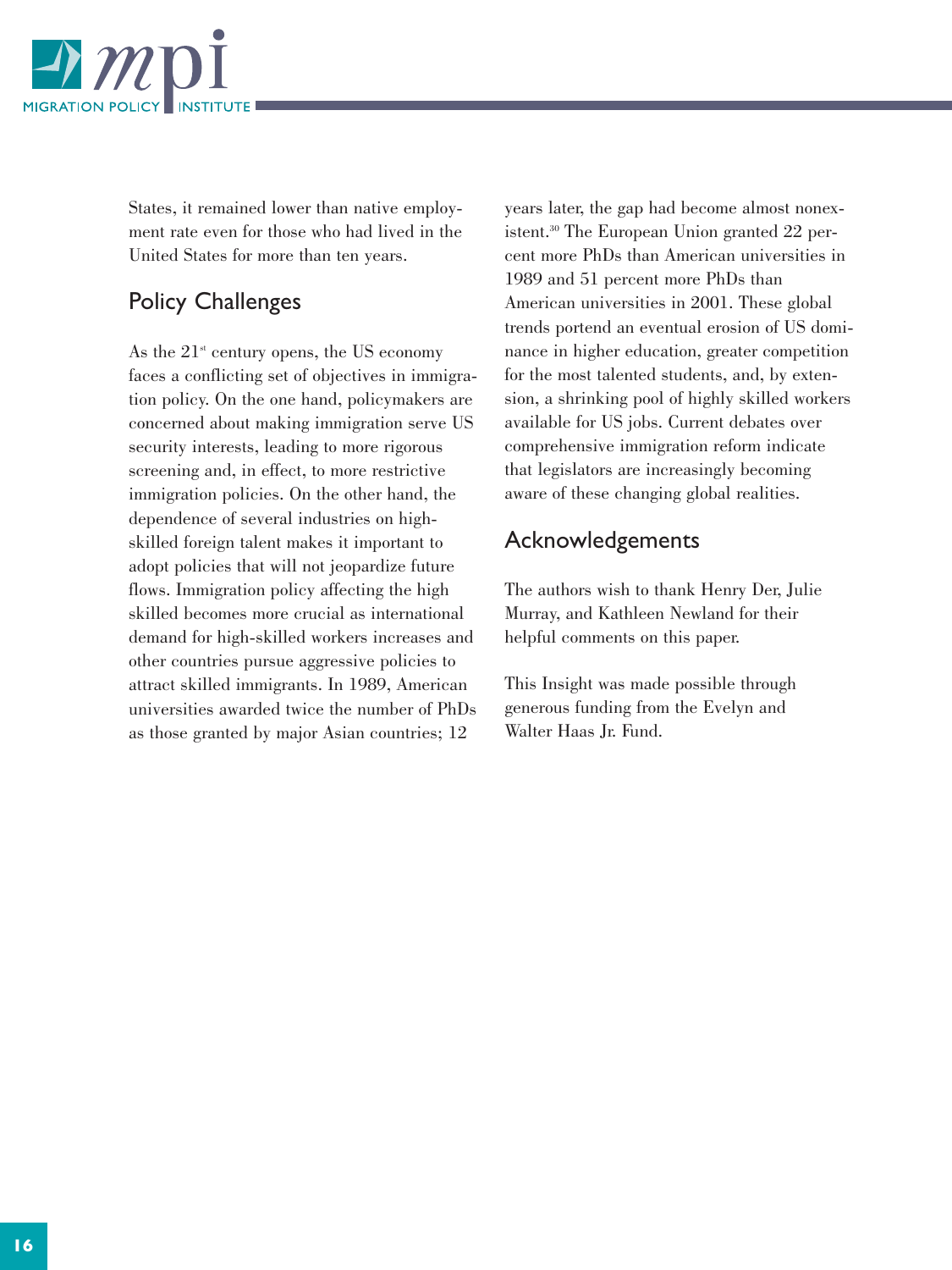# ENDNOTES

- 1 During 1990-2003, the US economy absorbed close to 700,000 foreign-born persons into the labor force every year. Available online at: http://www.census.gov/population/www/socdemo/foreign/ppl-174.html.
- 2 See Frank Bean and Gillian Stevens, *America's Newcomers and the Dynamics of Diversity* (New York: Russell Sage Foundation, 2005).
- 3 Authors' computations based on Census 2000.
- 4 National Research Council, 2005; Richard B. Freeman, "Does Globalization of the Scientific/Engineering Workforce Threaten US Economic Leadership?" NBER Working Paper 11457. Cambridge, MA: National Bureau of Economic Research, 2005; and Lawrence Summers, Letter to US Secretary of State Colin Powell, 2004. Available online at: http://www.president.harvard.edu/speeches/2004/powell.html.
- 5 Skill levels of immigrants started rising before 1990, and part of the increase is perhaps due to the general global increase in education levels. See http://www.census.gov/population/www/socdemo/foreign/ppl-176.html.
- 6 Robert Paral and Benjamin Johnson, "Maintaining a Competitive Edge: The Role of the Foreign-born and US Immigration Policies in Science and Engineering" (Washington, DC: American Immigration Law Foundation Immigration Policy Center, 2004).
- 7 Freeman 2005 (see n. 4).
- 8 Researchers often define the highly skilled as persons with at least a university education (NRC 2005, see n 4).
- 9 See Frank D. Bean and Susan K. Brown, "A Canary in the Mineshaft? International Graduate Enrollments in Science and Engineering in the United States" (Department of Sociology and Center for Research on Immigration. Population and Public Policy, University of California Irvine, 2005).
- 10 Jeanne Batalova, "The Growing Connection between Temporary and Permanent Immigration Systems" (Washington, D.C. Migration Policy Institute, Independent Task Force on Immigration and America's Future, *MPI Insight* No. 14, 2006).
- 11 Paral and Johnson, 2004 (see n. 6).
- 12 South Asia, in this categorization, includes Bangladesh, Bhutan, India, Maldives, Nepal, Pakistan, and Sri Lanka.
- 13 Health support workers include nursing aids, dental assistants, medical assistants, physical therapist assistants, and other healthcare support occupations. This category is not composed of health specialists, who include registered nurses, physical therapists, opticians, podiatrists, emergency medical technicians, and other healthcare practitioners.
- 14 Neeraj Kaushal and Robert Kaestner, "Geographic Dispersion and Internal Migration of Immigrants" (Columbia University Working Paper, 2006).
- 15 National Research Council, 2005 (see n. 4).
- 16 Joseph G. Altonji and David Card, "The Effects of Immigration on the Labor Market Outcomes of Less-Skilled Natives," in *Immigration, Trade and Labor*, edited by J. M. Abowd and R. B. Freeman (Chicago, IL: University of Chicago Press, 1991); David Card "The Impact of the Mariel Boatlift on the Miami Labor Market," *Industrial Labor Relations Review* 43, no. 2 (1990), 255; and David Card, "Immigrant Inflows, Native Outflows, and the Local Market Impacts of Higher Immigration," *Journal of Labor Economics* 19, no. 1 (2001), 22-64.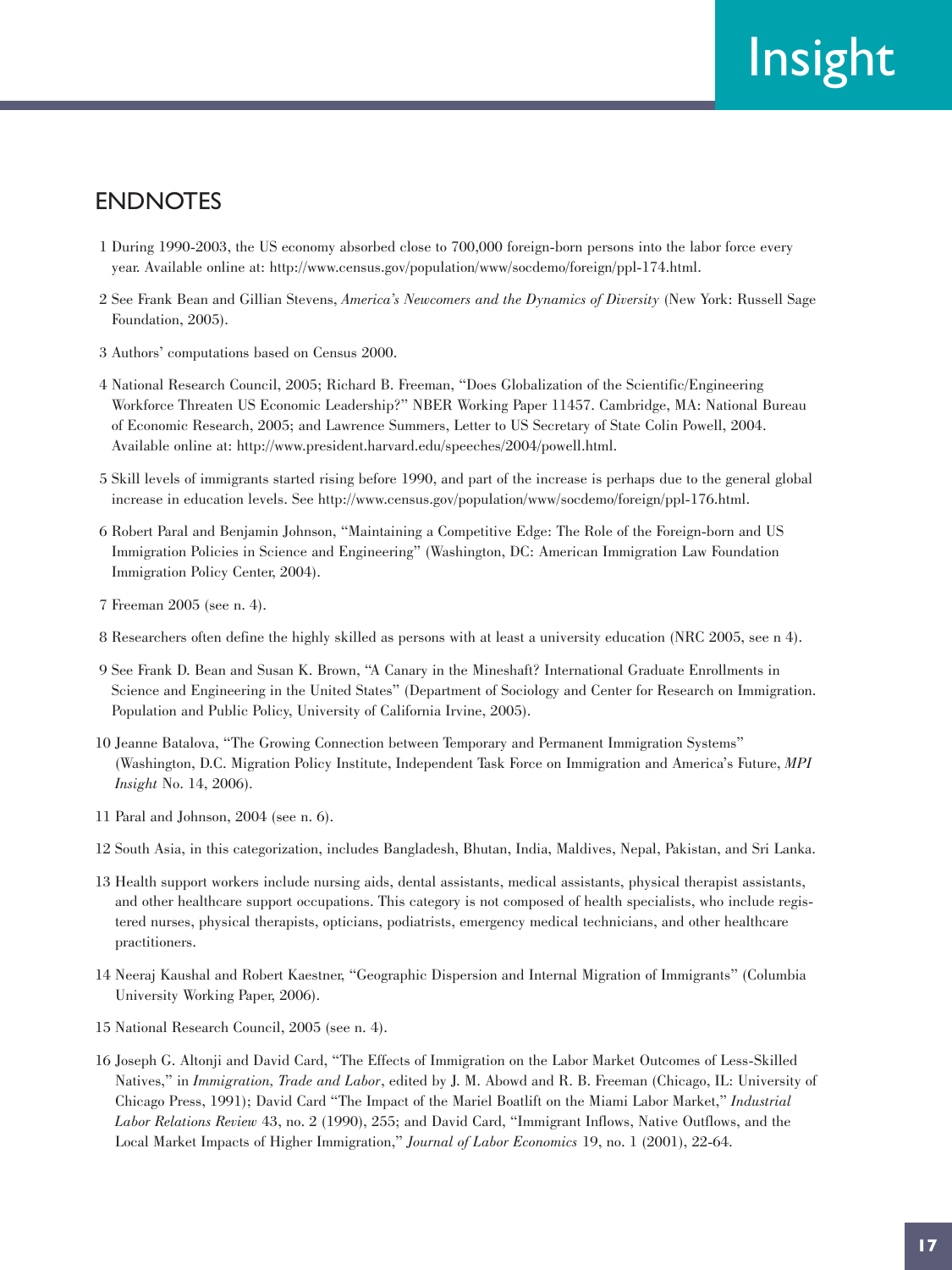

- 17 George Borjas, Richard B. Freeman, and Lawrence F. Katz, "How Much Do Immigration and Trade Affect Labor Market Outcomes?" Brookings Papers on Economic Activity. Washington, DC: The Brookings Institution, 1997, 1- 67; G. Borjas, "The Economics of Immigration," *Journal of Economic Literature* (December 1994), 1667-1717; and G. Borjas, "The Labor Demand Curve *Is* Downward Sloping: Re-examining the Impact of Immigration on the Labor Market," *The Quarterly Journal of Economics* 118 (2003), 1335-1374.
- 18 George Borjas, "The Labor Market Impact of High-Skill Immigration." NBER Working Paper 11217. Cambridge, MA: National Bureau of Economic Research, 2005.
- 19 Borjas, "The Labor Demand Curve *Is* Downward Sloping," 1335-1374.
- 20 Madeline Zavodny, "The H-1B Program and Its Effects on Information Technology Workers," *Economic Review* (Third Quarter) (Atlanta, GA: Federal Reserve Bank of Atlanta, 2003).
- 21 Jeanne Batalova, *Skilled Immigrant and Native Workers in the United States: The Economic Competition Debate and Beyond* (LFB Scholarly Publishing, forthcoming 2006).
- 22 Richard Freeman, B. E. Jin, and C. Y. Shen, "Where Do New US-Trained Science-Engineering PhDs Come from?" NBER Working Paper 11457 (Cambridge, MA: National Bureau of Economic Research, 2004).
- 23 Bean and Brown, 2005 (see n. 9).
- 24 Summers, 2004 (see n. 4).
- 25 Paula Stephan and Sharon Levin, "Foreign Scholars in US Science: Contributions and Costs," *Science and the University*, eds. Ronald Ehrenberg and Paula Stephan (Madison, WI: University of Wisconsin Press, forthcoming).
- 26 G. Chellaraj, Keith E. Maskus, and A. Mattoo, "The Contribution of Skilled Immigration and International Graduate Students to US Innovation," CEA Working Paper 04-10. Boulder, CO: University of Colorado, 2004.
- 27 AnnaLee Saxenian, "Silicon Valley's New Immigrant High-Growth Entrepreneurs," *Economic Development Quarterly* 16, no. 1 (2002).
- 28 An indicator of the relative performance of foreign-born skilled workers is that they are as likely to be hired by multinational corporations as are the US-born with comparable skills. According to a National Academy of Sciences report, the proportion of international researchers in several large multinational corporations is around 30 to 50 percent (see n. 4).
- 29 George Borjas, "The Economic Progress of Immigrants," NBER Working Paper 6506. Cambridge, MA: National Bureau of Economic Research (1998). Regets and Duleep (2002), on the other hand, find the existence of an inverse relationship between initial immigrant earnings and subsequent earnings growth. Harriet Orcutt Duleep and Mark C. Regets, "The Elusive Concept of Immigrant Quality: Evidence for 1970-1990," IZA Discussion Papers 631, The Institute for the Study of Labor (IZA)(2002).

30 Freeman 2005 (see n. 4).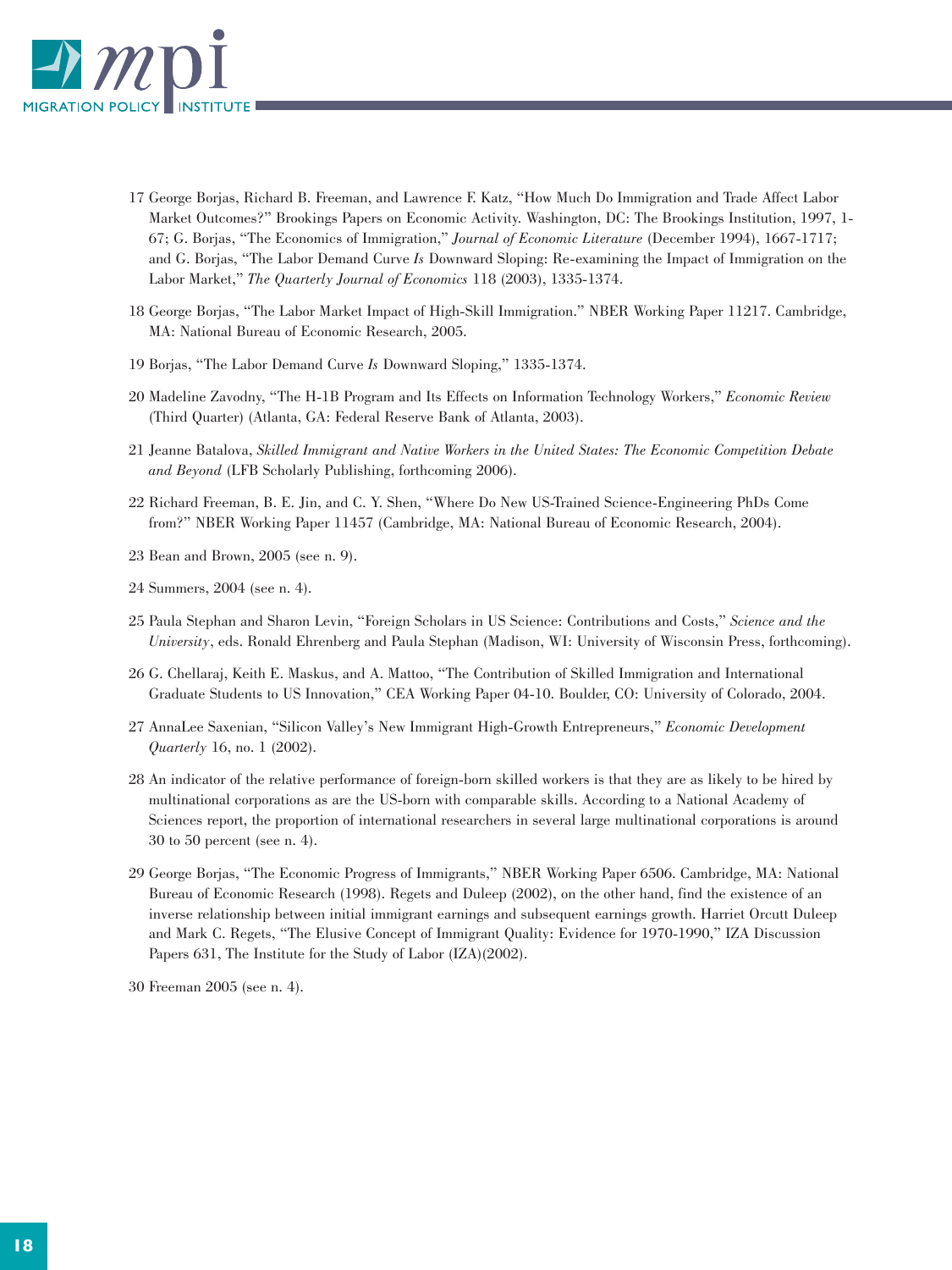# **About the Authors**



# **Neeraj Kaushal**

An economist by training, Neeraj Kaushal is Assistant Professor at the Columbia University School of Social Work and Faculty Research Fellow at the National Bureau of Economic Research. Her research focus is on how policies and events affect the well-being of lowincome families with special emphasis on immigrants. Her recent work includes studies on the effect of the 1996 welfare reform on various aspects of immigrant well-being, the effect of the legalization of undocumented immigrants on their labor market outcomes; and the labor market effects of the September 11th terrorist attacks on New Yorkers and Arabs and Muslims living in the United States. Her research has been published in the *Journal of Labor Economics*, *Journal of Human Resources, Journal of Health Economics*, *Health Services Research*, *Journal of Policy Analysis and Management*, *Journal of Urban Economics,* and *Journal of Population Economics*. She also writes a monthly column for *The Economic Times,* India's largest financial newspaper.



# **Michael Fix**

Michael Fix is Vice President and Director of Studies at MPI. His work focuses on immigrant integration, citizenship policy, immigrant children and families, the education of immigrant students, the effect of welfare reform on immigrants, and the impact of immigrants on the US labor force. Mr. Fix, who is an attorney, previously served as a Principal Research Associate at the Urban Institute, where he directed the Immigration Studies Program from 1998 through 2004.

Mr. Fix was a member of the National Academy of Sciences' panel on the redesign of the US citizenship test. He served as a member of the Immigration Task Force of the Chicago Council on Foreign Relations, and on the National Research Council's Committee on the Health and Adjustment of Immigrant Children.